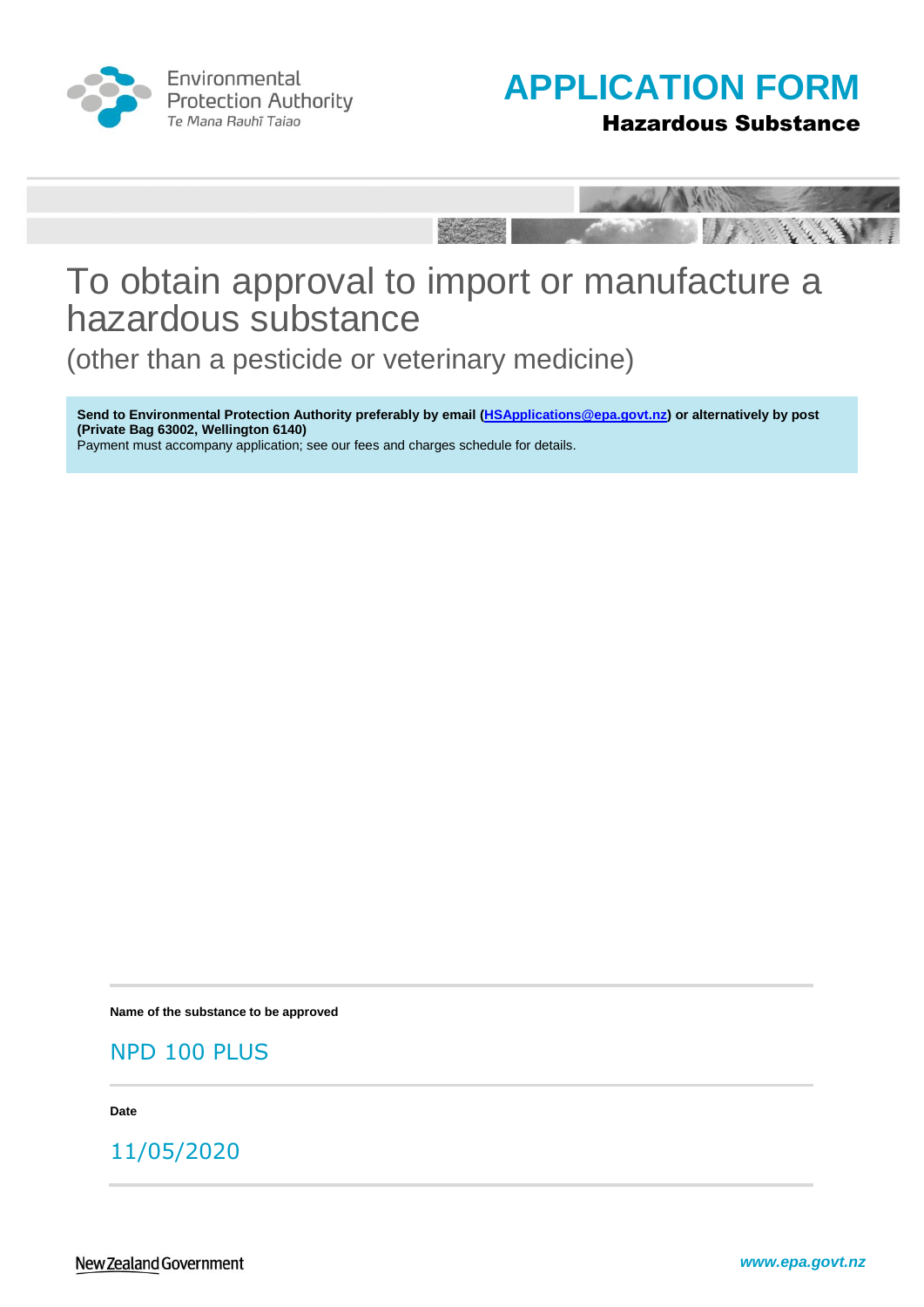## Completing this application form

- 1. This form has been approved under section 28 of the Hazardous Substances and New Organisms (HSNO) Act 1996. It only covers the import or manufacture of hazardous substances (other than pesticides and veterinary medicines) to be released in New Zealand under section 28 of the HSNO Act that are not covered by any group standard. If you wish to make an application for another type of substance (such as a veterinary medicine or pesticide) or for another use (such as an emergency, special emergency or containment), a different form will have to be used. All forms are available on our website.
- 2. It is recommended that you contact an Applications Advisor at the Environmental Protection Authority (EPA) as early in the application process as possible. An Applications Advisor can assist you with any questions you have during the preparation of your application including advising on any consultation requirements.
- 3. Before submitting this application, you may make an informal Status of Substance (SOS) advice request to the EPA. Further information on this process is available on our website. Please note that this is not mandatory and an SOS request is only informal advice.
- 4. This application form may be used to seek approvals for more than one hazardous substance, if the substances and their uses are of a similar nature.
- 5. Please make sure that you obtain all appropriate permissions for the use of any data that you have used or provided in this application form, if you are not the owner of such data.
- 6. Unless otherwise indicated, all sections of this form must be completed for the application to be formally received and assessed. If a section is not relevant to your application, please provide a comprehensive explanation why this does not apply. If you choose not to provide the specific information, you will need to apply for a waiver under section 59(3)(a)(ii) of the HSNO Act. This can be done by completing the section on the last page of this form.
- 7. Any extra material that does not fit in the application form must be clearly labelled, crossreferenced, and included with the application form when it is submitted.
- 8. Please add extra rows/tables where needed.
- 9. You must sign the form (the EPA will accept electronically signed forms) and enclose the application fee (including GST) unless you are already an approved EPA customer. To be recognised by the EPA as an "Approved customer", you must have submitted more than one application per month over the preceding six months, and have no history of delay in making payments, at the time of presenting an application.
- 10. Information about application fees is available on the EPA website. If you wish to claim a fee reduction for a reduced-risk-formulated product, the appropriate justification must be submitted at the pre-lodgement stage for consideration.
- 11. All application communications from the EPA will be provided electronically, unless you specifically requests otherwise.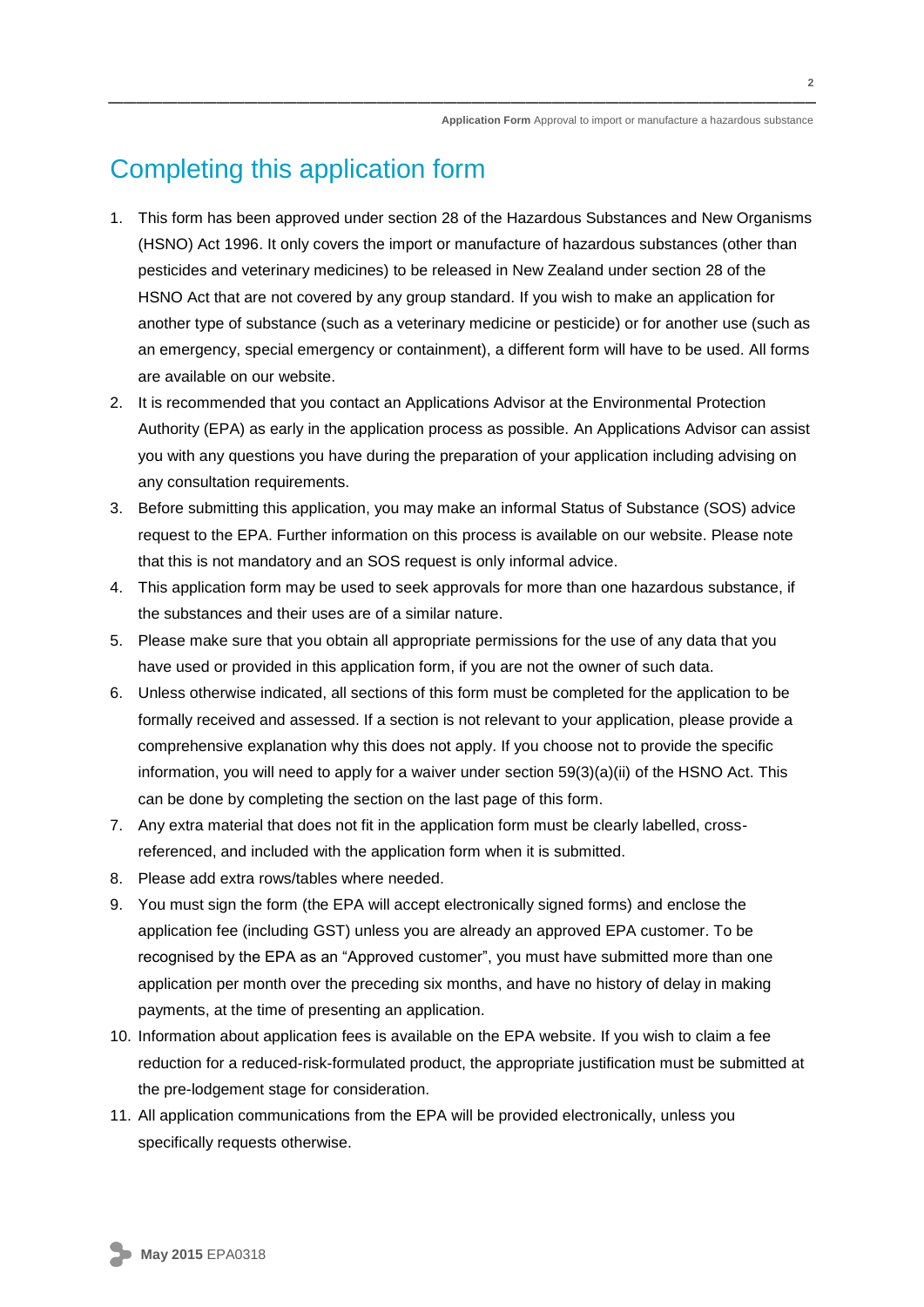### Commercially sensitive information

- 12. The EPA strongly advises applicants to provide as much information relating to the hazard classification and use of their substance as possible to help inform the EPA's assessment as well as for submitters and decision-makers. We expect this information to be publicly available in the application unless there is a genuine argument for it to be considered as commercially sensitive.
- 13. Commercially sensitive information may be put in a confidential appendix to this form (also available on our website) and be identified as confidential. If you consider any information to be commercially sensitive, please show this in the relevant section of this form providing your detailed reasons for considering it to be commercially sensitive and cross referencing to where that information is located in the confidential section.
- 14. Any information you supply to the EPA prior to formal lodgement of your application will not be publicly released, unless it has already been made publicly available as part of the consultation process. Following formal lodgement of your application any information in the body of this application form and any non-confidential appendices will become publicly available.
- 15. Once you have formally lodged your application with the EPA, any information you have supplied to the EPA about your application is subject to the Official Information Act 1982 (OIA). If a request is made for the release of information that you consider to be confidential, your view will be considered in a manner consistent with the OIA and with section 57 of the HSNO Act. You may be required to provide further justification for your claim of confidentiality.

### **Definitions**

| <b>CAS Number</b>   | Chemical Abstracts Service number. This is a unique identifier for a chemical<br>substance                                                                                                                                                                                                                                                                                                                                                                                                      |  |  |  |  |  |
|---------------------|-------------------------------------------------------------------------------------------------------------------------------------------------------------------------------------------------------------------------------------------------------------------------------------------------------------------------------------------------------------------------------------------------------------------------------------------------------------------------------------------------|--|--|--|--|--|
| Hazardous substance | Any substance with one or more of the following intrinsic properties:<br>Explosiveness<br>Flammability<br>A capacity to oxidise<br>Corrosiveness<br>Toxicity (including chronic toxicity)<br>Ecotoxicity, with or without bioaccumulation, or<br>which on contact with air or water (other than air or water where the<br>temperature or pressure has been artificially increased or decreased)<br>generates a substance with any one or more of the properties specified in<br>this definition |  |  |  |  |  |
| <b>EINECS</b>       | European Inventory of Existing Commercial chemical Substances                                                                                                                                                                                                                                                                                                                                                                                                                                   |  |  |  |  |  |
| <b>ELINCS</b>       | European List of Notified Chemical Substances                                                                                                                                                                                                                                                                                                                                                                                                                                                   |  |  |  |  |  |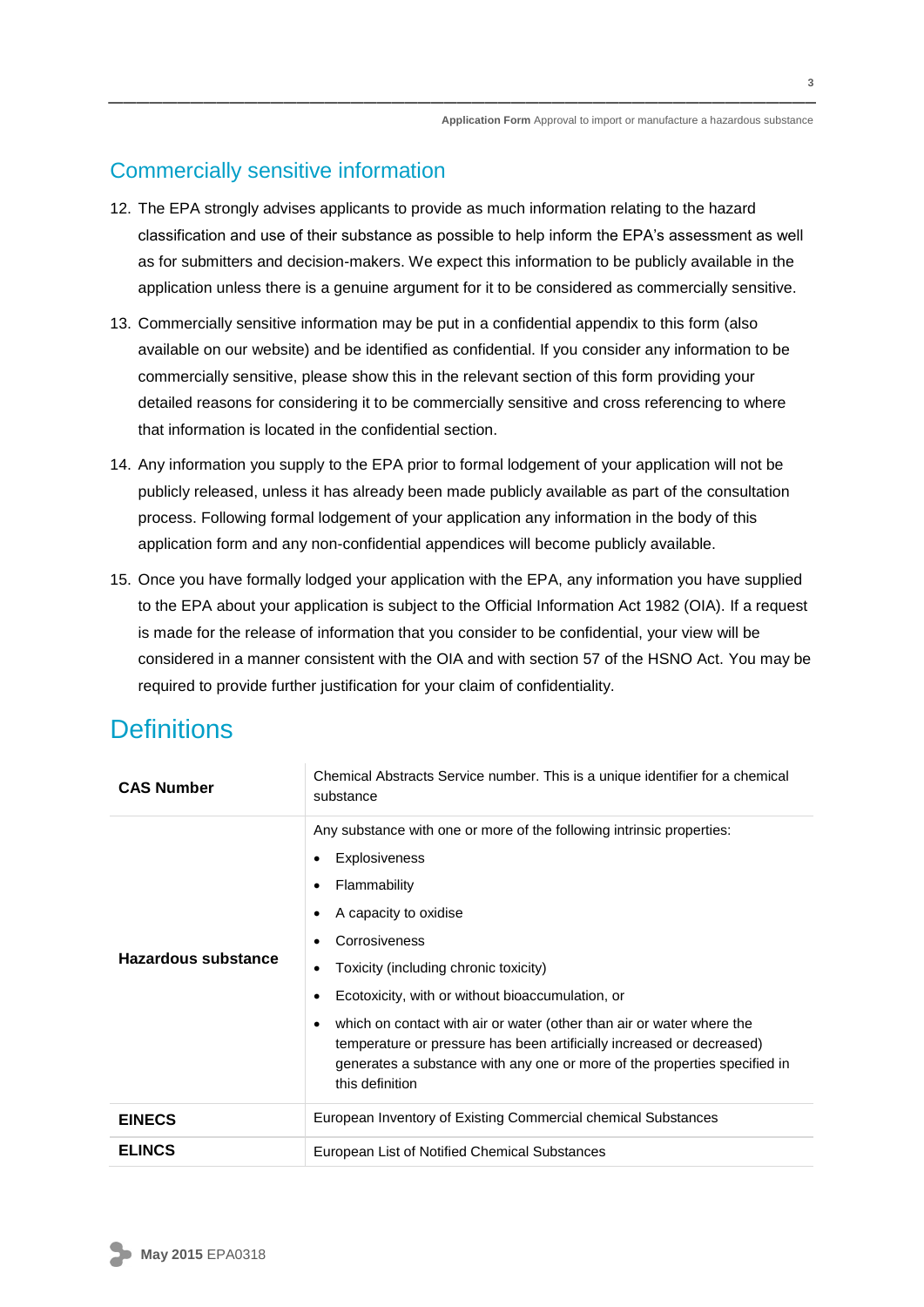| <b>IUPAC</b>                                       | International Union of Pure and Applied Chemistry. The world authority on<br>chemical nomenclature                                                                                                                                                                                                                                                                                                                                                                                                                                                                                                                                                                                 |  |  |  |  |
|----------------------------------------------------|------------------------------------------------------------------------------------------------------------------------------------------------------------------------------------------------------------------------------------------------------------------------------------------------------------------------------------------------------------------------------------------------------------------------------------------------------------------------------------------------------------------------------------------------------------------------------------------------------------------------------------------------------------------------------------|--|--|--|--|
| <b>Pesticide</b>                                   | Substance or mixture of substances intended to be used for preventing,<br>controlling, repelling or mitigating any pest (including vertebrates) in areas such<br>as, but not limited to, agriculture, home and garden, rights of way or industrial<br>areas                                                                                                                                                                                                                                                                                                                                                                                                                        |  |  |  |  |
| <b>Professional and non-</b><br>professional users | Professional users are using pesticides in the course of their job or business<br>(such as farmers and growers, or amenity users). Professional use may include<br>the use of formulated substances in order to deliver services to business or<br>private customers.<br>Non-professional users are not using hazardous substances in the course of<br>their job or business (such as lifestyle block owners, general public using<br>pesticides for domestic use, and so on)                                                                                                                                                                                                      |  |  |  |  |
| <b>Public register name</b>                        | Name of the formulated substance to be mentioned in a publicly available<br>register and that can be different from the final marketing name                                                                                                                                                                                                                                                                                                                                                                                                                                                                                                                                       |  |  |  |  |
| <b>Relabelling</b>                                 | Action of changing the label of a formulated substance intended to be imported<br>in New Zealand in order to meet the EPA criteria for information content. This<br>action can also occur when the formulated substance is repacked into<br>packaging of different sizes                                                                                                                                                                                                                                                                                                                                                                                                           |  |  |  |  |
| Repackaging                                        | Movement or transfer of a substance from one container to another without a<br>change in composition of the formulation or the labelling content, for sale or<br>distribution                                                                                                                                                                                                                                                                                                                                                                                                                                                                                                      |  |  |  |  |
| <b>Status Of Substance</b><br>(SOS) advice         | The advice provided in a SOS advice request will include:<br>Whether or not a substance is hazardous<br>Whether the substance is covered or not by an existing approval<br>$\bullet$<br>The hazard classifications of the substance<br>$\bullet$<br>The potential relevant approval pathway for the substance<br>$\bullet$                                                                                                                                                                                                                                                                                                                                                         |  |  |  |  |
| <b>Substance</b>                                   | Any of the following:<br>Any element, defined mixture of elements, compounds or defined mixture of<br>$\bullet$<br>compounds, either naturally occurring or produced synthetically, or any<br>mixtures thereof;<br>Any isotope, allotrope, isomer, congener, radical or ion of an element or<br>$\bullet$<br>compound which has been declared by the Authority, by notice in the<br>Gazette, to be a different substance from that element or compound;<br>Any mixtures or combinations of any of the above;<br>٠<br>Any manufactured article containing, incorporating or including any<br>$\bullet$<br>hazardous substance with explosive properties.<br>(section 2(1) HSNO Act) |  |  |  |  |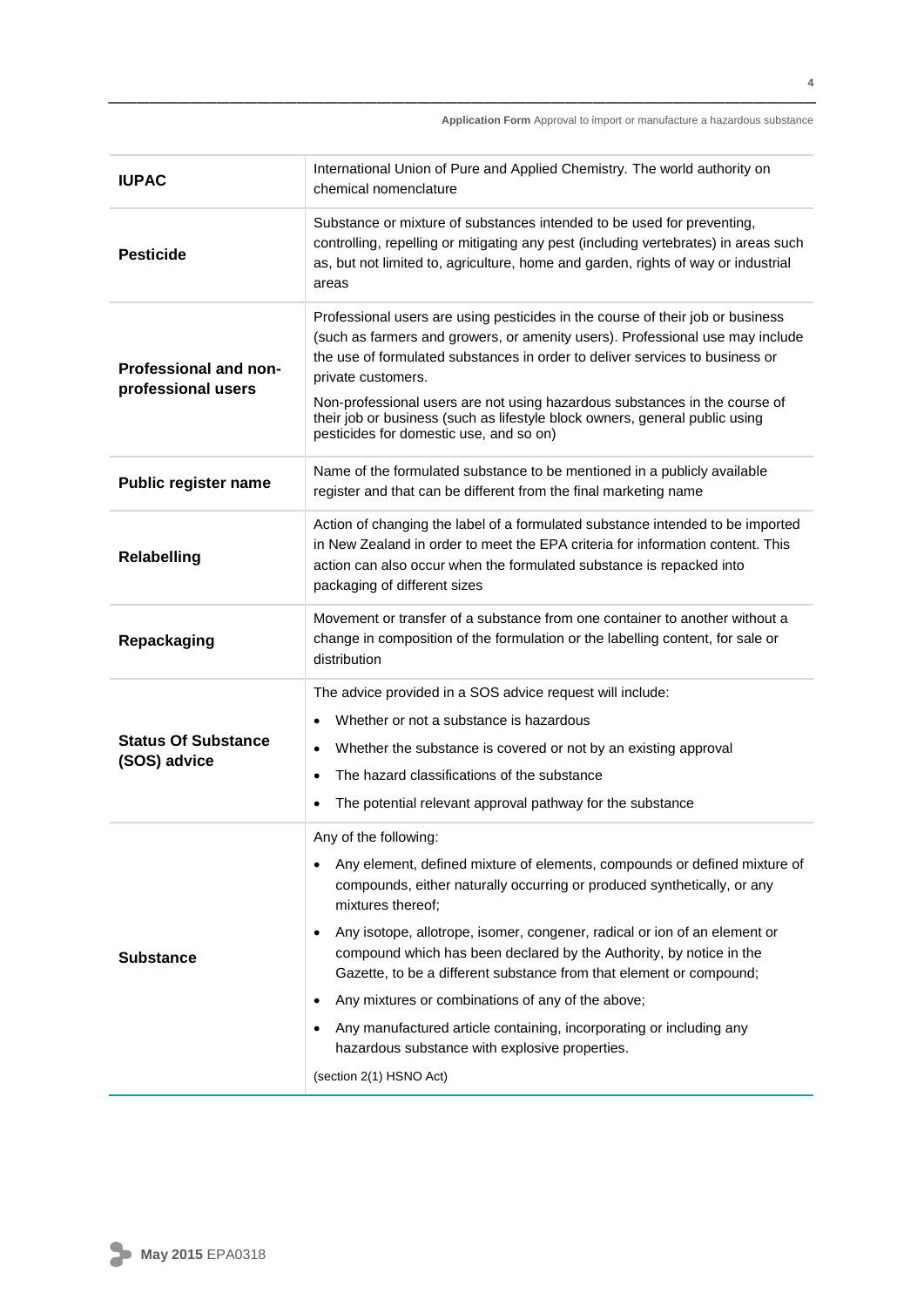## 1. Applicant Details

| 1.1. | <b>Applicant</b> |
|------|------------------|
|      |                  |

**Company Name:** NPD Ltd

**Contact Name:**

**Job Title:**

**Physical Address:**

**Postal Address** (provide only if not the same as the physical)**:**

**Phone (office and/or mobile):**

**Email:**

**1.2. New Zealand agent or consultant** (if applicable)

**Company Name:** Technical Compliance Consultants (NZ) Ltd

**Contact Name:**

**Job Title:**

**Physical Address:**

**Phone (office and/or mobile):**

**Fax:** N/A

**Email:**

#### **1.3. Formal correspondence contact**

All formal correspondence will be sent to the contact person identified here

**Company Name:** Technical Compliance Consultants (NZ) Ltd

**Contact Name:**

**Job Title:**

**Physical Address:**

**Postal Address** (provide only if not the same as the physical)**:**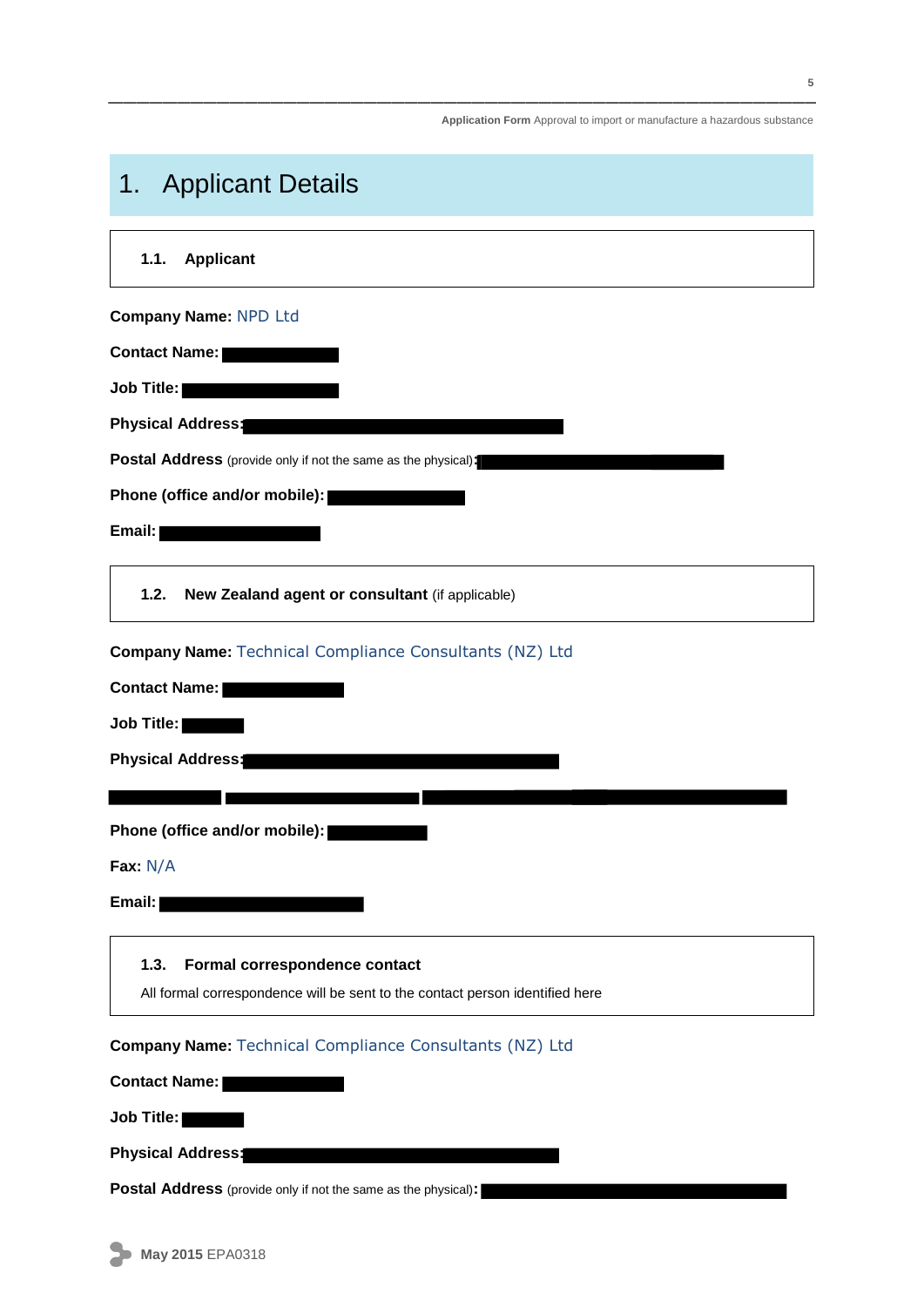**Phone (office and/or mobile):**

#### **Fax:** N/A

#### **Email:**

#### **1.4. Invoice contact**

Only if different from 1.3. Formal correspondence contact - Invoice will be sent to the contact person identified here

**Company Name:**

**Contact Name:**

**Job Title:**

**Physical Address:**

**Postal Address** (provide only if not the same as the physical)**:**

**Phone (office and/or mobile):**

**Fax:**

**Email:**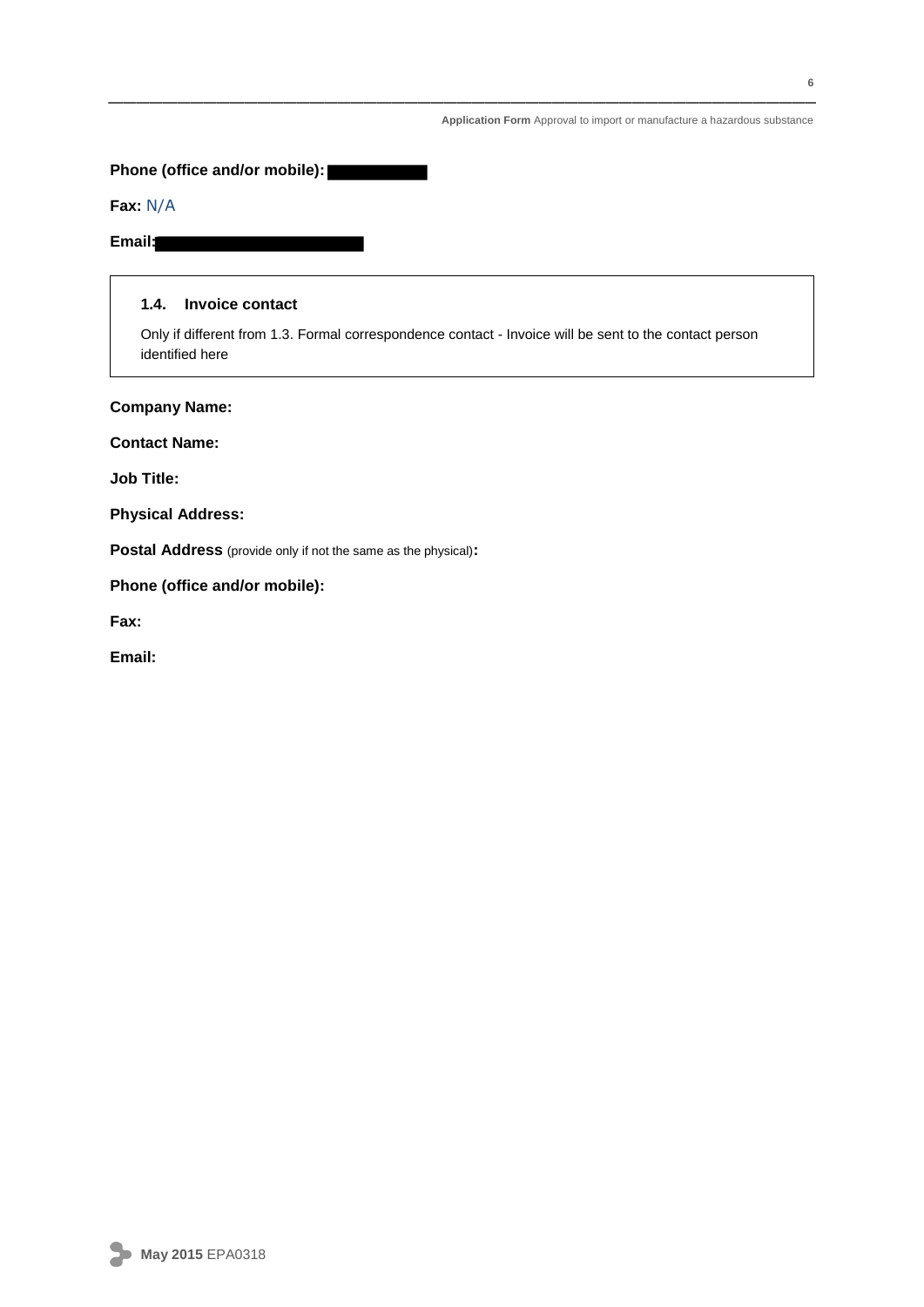## 2. Information about the substance

#### **2.1. Purpose statement or executive summary of the application for the public register**

No more than 1,100 characters including the description of the formulated substance to be approved, e.g. Soluble Concentrate 350-400 g active ingredient/L

#### 95 Octane Petrol containing 2-3% anti-knock additives

#### **2.2. Type of application**

Tick the box(es) that best describe your application

Has 'Status of Substance (SOS) Advice' been obtained from the EPA?

 $\Box$  Yes  $\boxtimes$  No

If yes, show the SOS reference number:

If yes, is the formulation of the substance different to that submitted at the SOS stage?

(In either case, please provide the composition to the EPA. This may be provided as part of the confidential appendix)

 $\Box$  Yes  $\boxtimes$  No

Is the product a new active ingredient to New Zealand?

 $\Box$  Yes  $\boxtimes$  No

Does the product contain any viable new organisms, including GMOs?

 $\Box$  Yes  $\boxtimes$  No

Does the product contain an ingredient originating from an organism (plant, animal, etc.)? 1

 $\Box$  Yes  $\boxtimes$  No

Does the formulated substance contain any nanomaterial?

 $\square$  Yes  $\square$  No

1

<sup>&</sup>lt;sup>1</sup> If you tick 'Yes' and the product is being imported, then include a Biosecurity Clearance from the Ministry for Primary Industries New Zealand. If one has been provided with a previous application and is still valid, this may be referenced.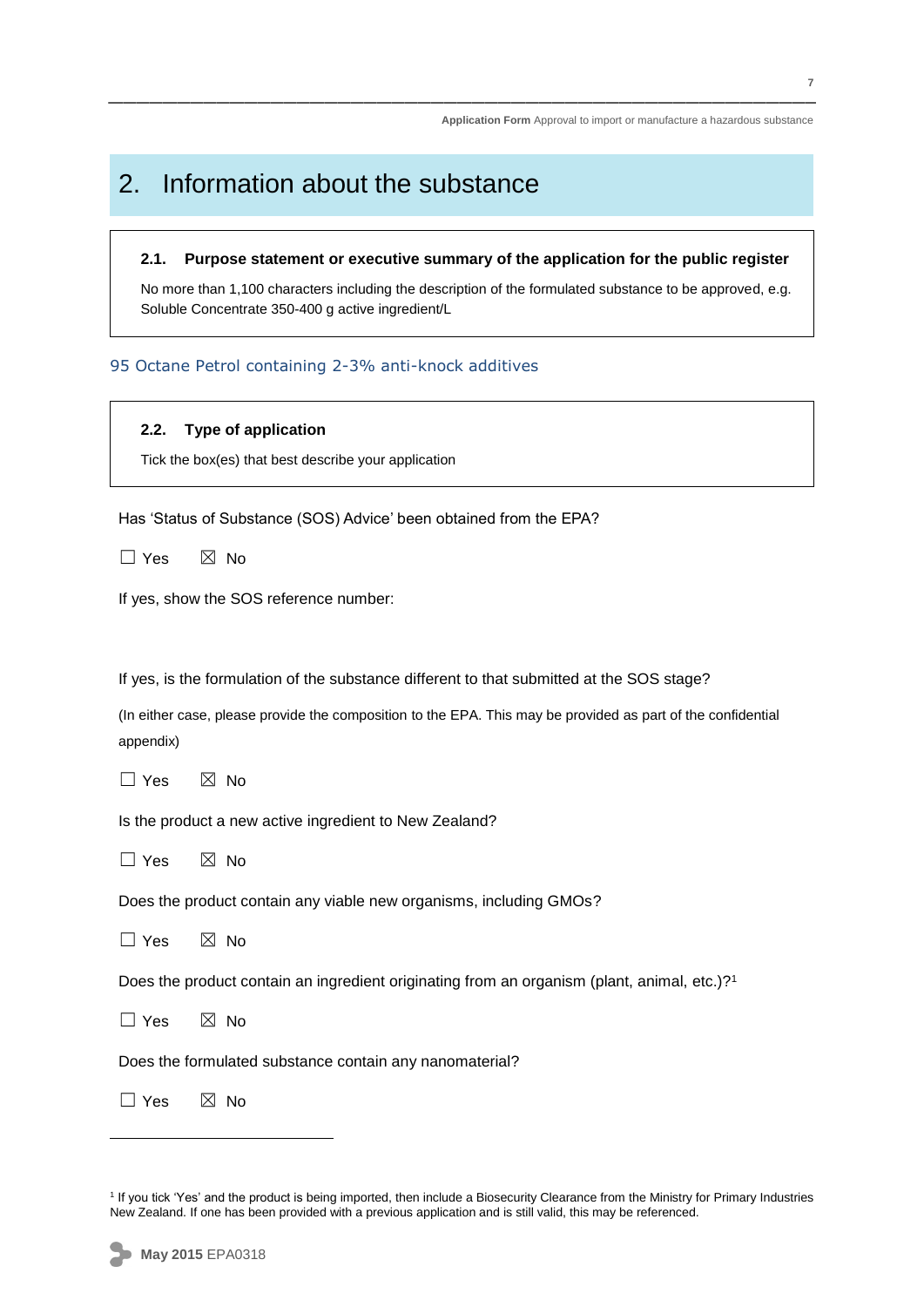Is the product a new or existing chemical to New Zealand?

 $\Box$  New chemical  $\boxtimes$  Existing Chemical

Is this application for release or containment?

 $\boxtimes$  Release  $\Box$  Containment

Is this chemical a:

 $\Box$  Industrial chemical  $\Box$  Biocide  $\boxtimes$  Other (please specify) Fuel

### 3. Identity of the substance

#### **Please complete section 3A or 3B**

Any commercially sensitive information may be provided in the confidential appendix of this form

### 3B. Formulated substance

**Only fill out this section if your application is for a formulated substance** 

#### **3.1. Identity of the substance**

Substance name: NPD 100 PLUS

Unique name for public register: NPD 100 PLUS

Manufacturer's name, business address and country of manufacture: Nelson Petroleum

Distributors Ltd, 13 McPherson Street, Richmond, Nelson, NZ

Formulation type: Mixture (Fuel with additives)

#### **3.2. Physical and chemical properties of the substance**

Provide as much information as possible on the physical and chemical properties of the substance (at 20°C and 1 atmosphere unless otherwise stated)

Appearance (colour, odour, physical state and form): Purple hydrocarbon liquid, petroleum smell

pH: N/A

Density: 0.73-0.79

Vapour pressure: 69 kPa

Boiling/melting point: 20°C

Solubility in water: Immiscible

**May 2015** EPA0318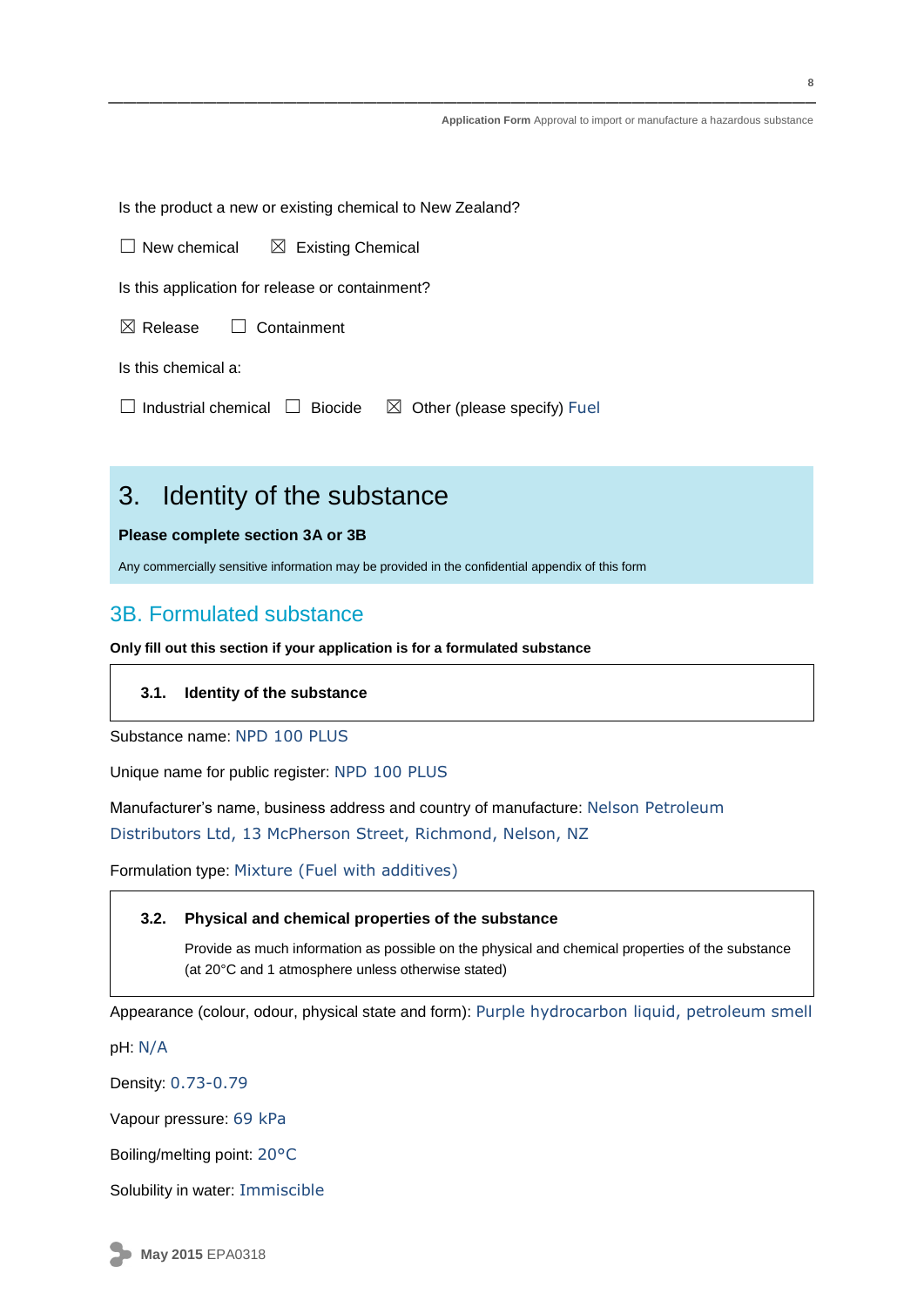Water/Octanol partitioning co-efficient: >3 log POW

#### **3.3. Regulatory status of the formulated substance**

|                                                    | <b>Regulatory status</b> |                          |          |                          |                       |                      |
|----------------------------------------------------|--------------------------|--------------------------|----------|--------------------------|-----------------------|----------------------|
| <b>Jurisdiction</b>                                | <b>Never</b><br>approved | Pending                  | Approved | <b>Restricted</b>        | <b>Not</b><br>renewed | Comment <sup>*</sup> |
| Australia                                          |                          |                          |          |                          | L                     |                      |
| Canada                                             |                          |                          |          | <b>College</b>           |                       |                      |
| Europe                                             |                          |                          |          | $\overline{\phantom{0}}$ | $\mathbf{L}$          |                      |
| Japan                                              |                          | $\overline{\phantom{0}}$ |          | $\mathbf{L}$             | $\mathbf{L}$          |                      |
| New Zealand                                        |                          | $\boxtimes$              |          | $\overline{\phantom{0}}$ | $\mathsf{I}$          |                      |
| <b>USA</b>                                         |                          |                          |          | П                        |                       |                      |
| Other<br>jurisdictions<br>(specify in<br>comments) |                          |                          |          | $\mathbf{L}$             |                       |                      |

\*For instance specify here under which regulation(s)/directive(s).

#### **3.4. Composition details of the formulated substance**

Full composition details for the substance must be provided to the EPA. These may be included in the confidential appendix

### Refer to Confidential Appendix

### 4. Life cycle of the substance

#### **Manufacturing**

Will your substance be manufactured in New Zealand?

 $\boxtimes$  Yes  $\Box$  No

#### **Importation**

Will your substance be imported into New Zealand by air and/or sea?

☐ Sea ☐ Air

Will your substance be imported in bulk containers or packaged ready for sale?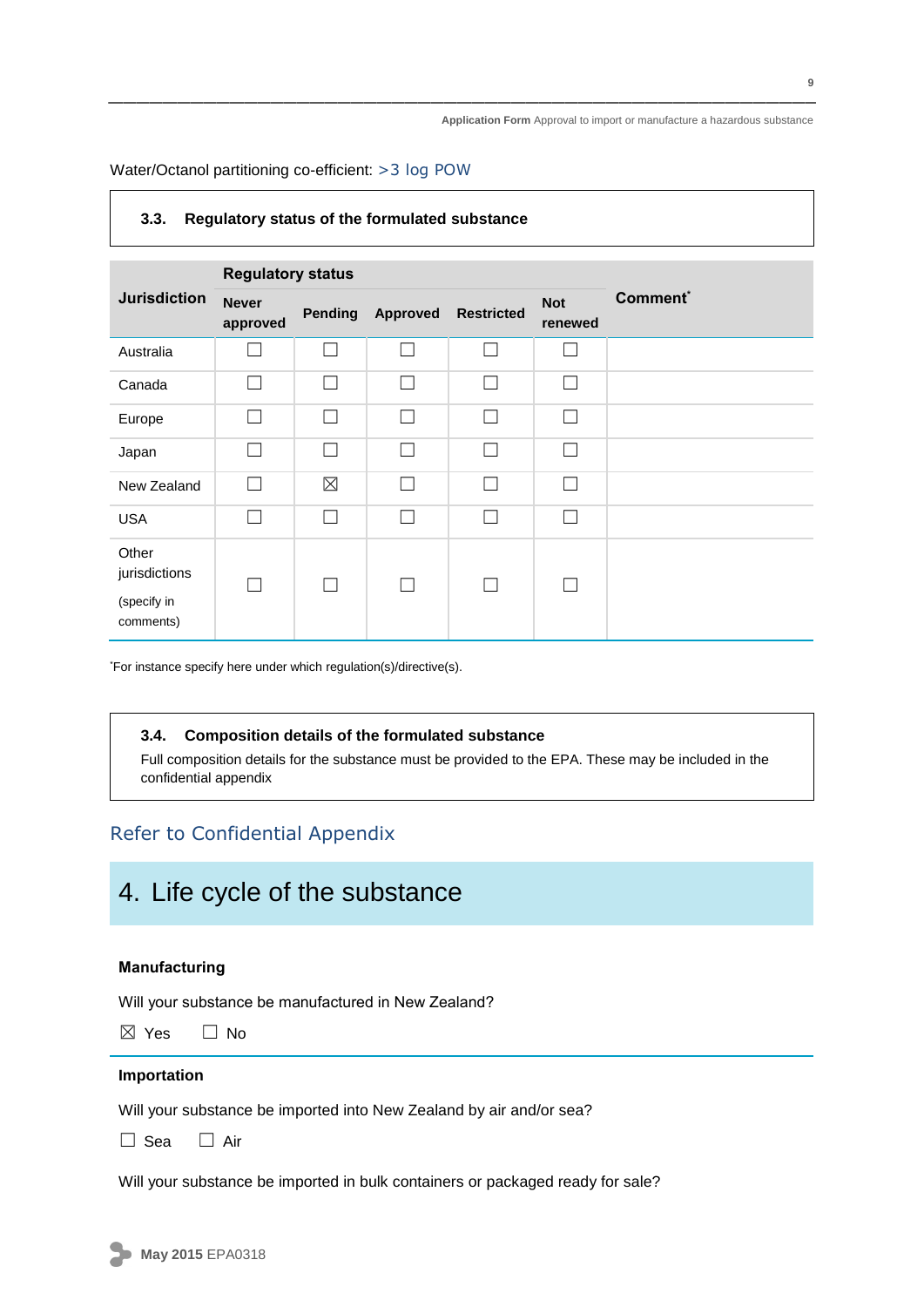| $\Box$ Bulk Containers $\Box$ Packaged ready for sale                                             |
|---------------------------------------------------------------------------------------------------|
| If your substance will be imported in bulk containers, please describe these containers:          |
|                                                                                                   |
| Will repackaging of your substance be carried out in New Zealand?                                 |
| $\boxtimes$ Yes<br>$\Box$ No                                                                      |
| Please provide any additional relevant information relating to the importation of your substance: |
| Components are imported, formulation occurs in NZ.                                                |
| <b>Transport</b>                                                                                  |
| Will your substance be transported by road, rail, air and/or sea within New Zealand?              |
| $\boxtimes$ Road<br>$\Box$ Sea<br>$\Box$ Rail<br>$\Box$ Air                                       |
| Will your substance be transported on pallets?                                                    |
| $\Box$ Yes<br>$\boxtimes$ No                                                                      |
| Is so, what is the maximum number of containers per pallet?                                       |
| Please provide any additional information relating to transport of your substance:                |
| Transport will be handled by Fuel Tanker trucks                                                   |
| UN Number: 1203                                                                                   |
| UN Transport Hazard Classes: 3, 9                                                                 |
| UN Packing Group Number (UN Model Regulations <sup>2</sup> ): II                                  |
| Marine Pollutant? (IMDG Code <sup>3</sup> ): Yes                                                  |
| Packaging                                                                                         |
| Pack sizes: N/A                                                                                   |
| Type of packaging: Fuel tank, tanker truck                                                        |
| Type of closure (consider opening size, type of cap, child resistant packaging): Valve            |

1

<sup>&</sup>lt;sup>2</sup> UN Model Regulations mean Model Regulations annexed to the most recently revised edition of the Recommendations on the Transport of Dangerous Goods published by the UN 3 IMDG Code means that International Maritime Dangerous Goods code, as amended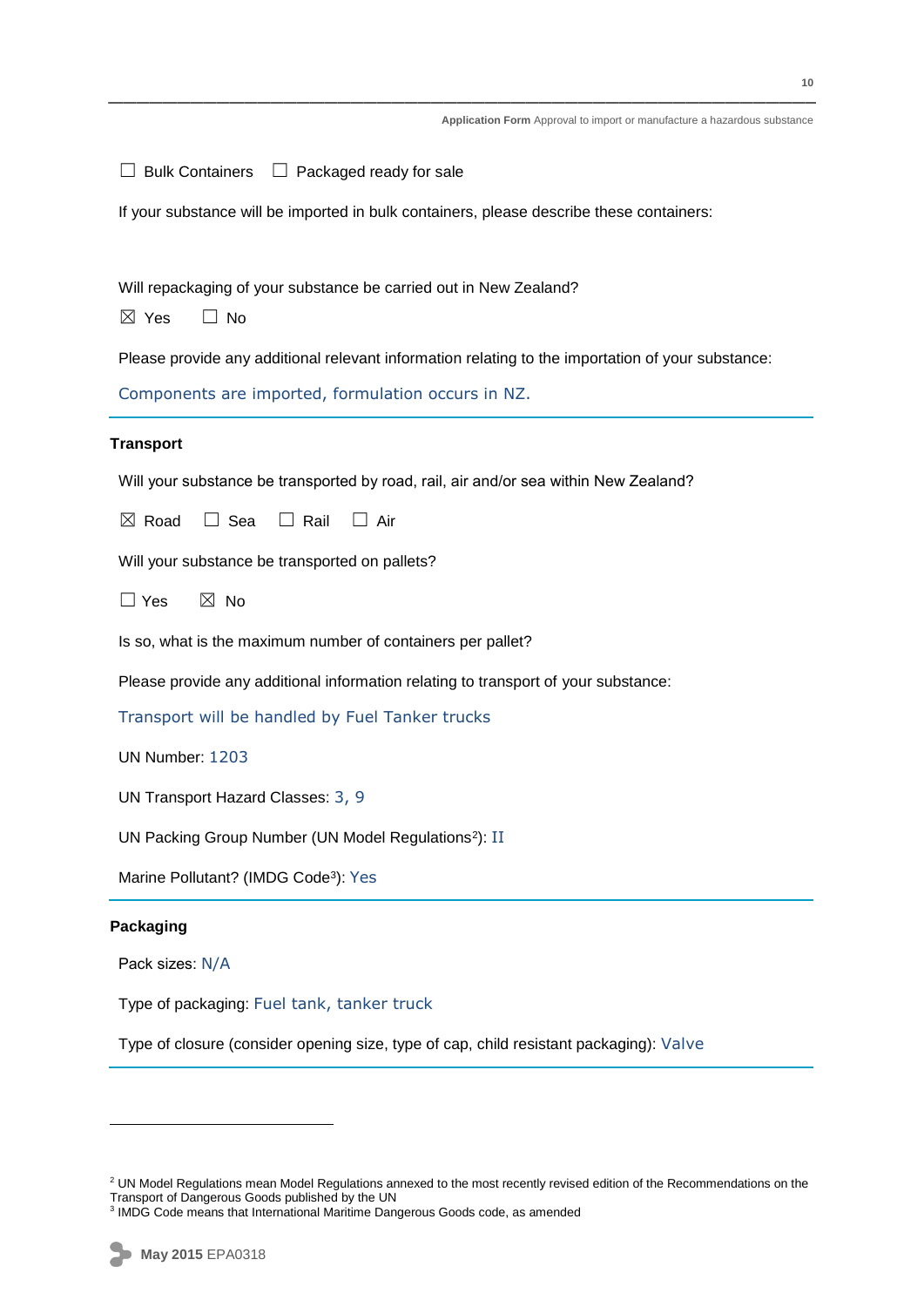Please provide any additional information relating to the packaging of your formulated substance: Only sold at retail via fuel pumps

#### **Storage**

Provide details of how the substance will be stored, and the facilities it will be stored in:

Dedicated underground Petrol storage tanks

#### **Warehouse storage**

Provide details of how the formulated substance will be stored: N/A

Containment of spillages: As per fuel site regulations

Decontamination of areas, personnel, vehicles and buildings: As per fuel site regulations

#### **Disposal**

Disposal of damaged packaging, contaminated absorbents and other materials: As per fuel site regulations

Detailed instructions for safe disposal of the formulated substance and its packaging: As per fuel site regulations. Disposal of substance packaging not intended

Methods other than controlled incineration for disposal: As per fuel site regulations

### 5. Intended uses of the substance

 $\Box$  Cosmetics/Personal e.g. perfume, cleaners for hand/body, eyes, oral cavity; deodorant; other personal products

- ☐ Domestic/Cleaning e.g. air freshener/deodoriser; cleaners surface, dishwashing, laundry
- □ Education, Research & Development
- $\Box$  Electrical/electronic engineering industry
- $\Box$  Engineering e.g. adhesives/sealants, concrete, other
- $\square$  Explosives
- $\boxtimes$  Fuel and Oil e.g. fuel and fuel additives, oil: general automotive, other oil, hydraulic fluid
- $\Box$  Leather Processing e.g. colouring, preservative
- □ Manufacture of Other Chemicals
- $\Box$  Mining and Metal Extraction e.g. flotation agent, other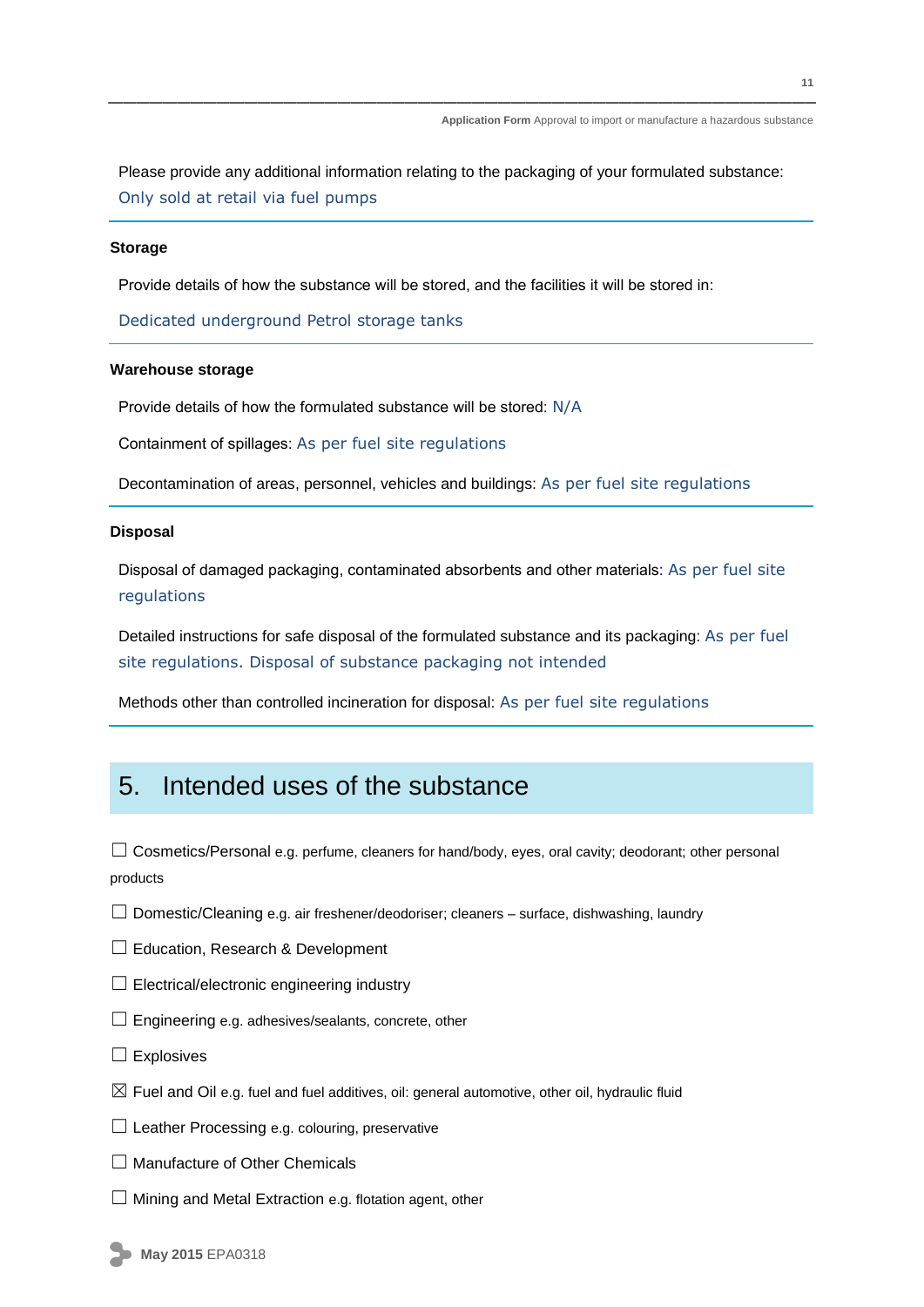- □ Office Supplies e.g. photocopying/laser printing, inkjet printing, other office supplies
- $\Box$  Paper & Pulp e.g. surfacing chemicals, other additives
- □ Photographic e.g. film and paper manufacture, developing chemicals
- □ Plastics e.g. monomers, catalysts, base resins, additives: flame retardants, microbial, other
- $\Box$  Printing Industry e.g. acrylates/plate making, inks, other lithographic applications
- $\Box$  Refrigeration
- ☐ Surface Coatings e.g. auto: refinishing, original equipment manufacture; architectural: solvent based, water based, industrial coatings
- ☐ Textile Processing e.g. dyes, softeners, others

#### ☐ Water Treatment

 $\Box$  Other (specify):

Please add any other information about how the substance is intended to be used: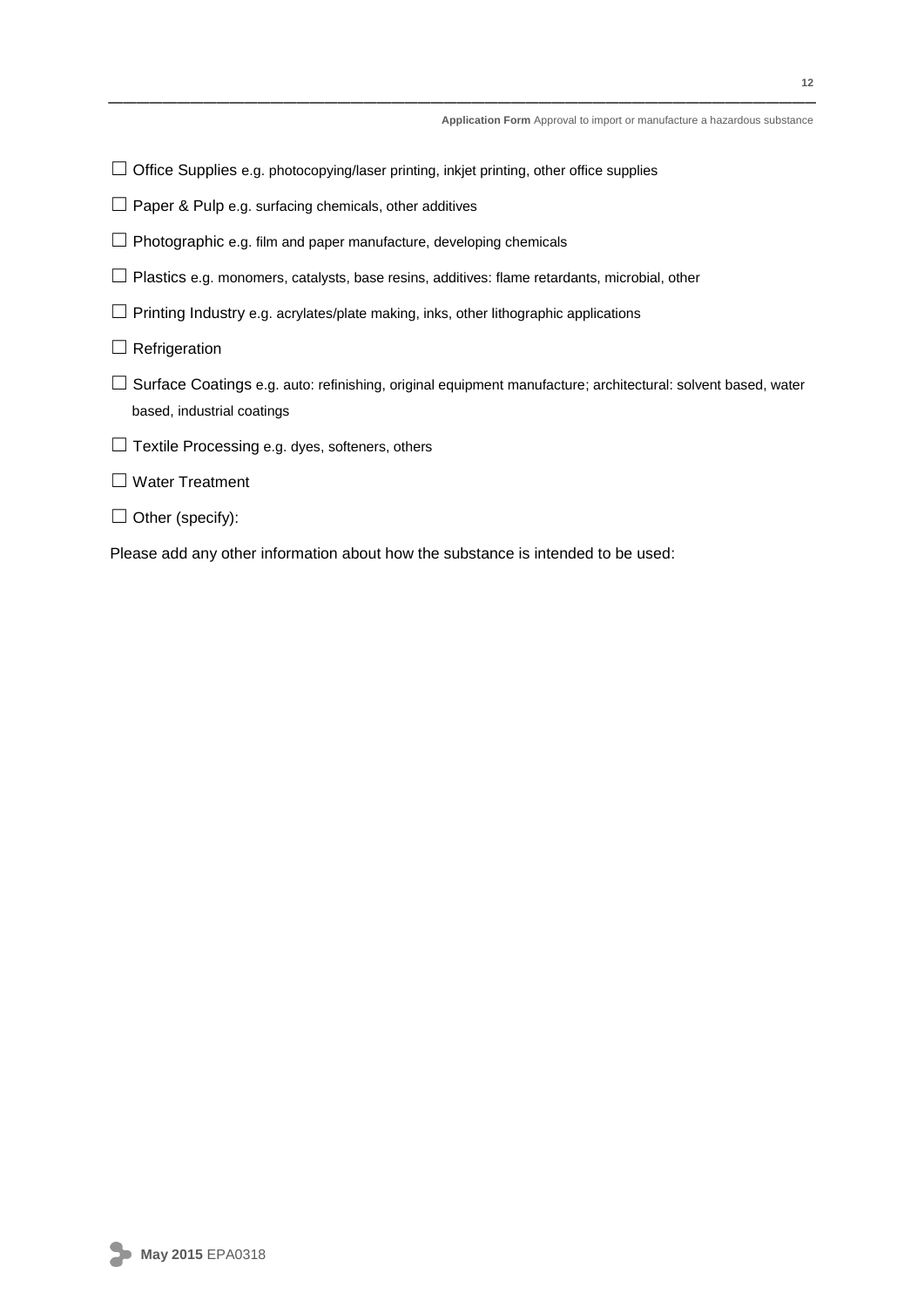## 6. HSNO Hazard Classifications of the Substance

The information you provide here will form the basis of your substance's HSNO classification.

Please consider each of the hazardous properties in the table below and provide information on those properties that trigger any threshold level for your substance. Use the justification column to record the reason for your classification. If your substance is a mixture, you can apply mixture rules to the hazardous components of the mixture. If you do this, you will need to provide information on the hazardous properties of each hazardous component of the mixture, and show your workings. Se[e](http://www.epa.govt.nz/Publications/hsnogen-gs-assigning.pdf) [Assigning A Product to an](http://www.epa.govt.nz/Publications/hsnogen-gs-assigning.pdf) HSNO Approval on our website for more information.

Please use the following abbreviations if needed.

**NA**: Not Applicable – For instance when testing is technically not possible. Testing for a specific endpoint may be omitted, if it is technically not possible to conduct the study as a consequence of the properties of the substance: e.g. very volatile, highly reactive or unstable substances cannot be used, mixing of the substance with water may cause danger of fire or explosion, or the radio-labelling of the substance required in certain studies may not be possible.

**ND**: No Data or poor quality data (according to Klimisch criteria) – where there is a lack of data.

**No**: Not Classified based on actual relevant data available for the substance – the data is conclusive and shows the threshold for classification is not triggered.

| <b>Hazard Class/Subclass</b>              | <b>Substance</b><br>classification | Justification                                        |
|-------------------------------------------|------------------------------------|------------------------------------------------------|
|                                           | 3.1C                               | Flashpoint = 46 deg C (closed cup)                   |
| Examples                                  | 6.1D                               | Calculated $LD50 = 1250$ mg/kg (mixture<br>rules)    |
| Class 1 Explosiveness                     |                                    |                                                      |
| Class 2, 3 & 4 Flammability               | 3.1A                               | Flashpoint: -40°C. IBP:<br>$20^{\circ}$ C            |
| Class 5 Oxidisers/Organic Peroxides       |                                    |                                                      |
| Subclass 8.1 Metallic corrosiveness       |                                    |                                                      |
| Subclass 6.1 Acute toxicity (oral)        | 6.1E                               | Calculated LD50 = $4100.02$<br>mg/kg (mixture rules) |
| Subclass 6.1 Acute toxicity (dermal)      |                                    |                                                      |
| Subclass 6.1 Acute toxicity (inhalation)  |                                    |                                                      |
| Subclass 6.1 Aspiration hazard            | 6.1E                               | Mixture rules + Visc.:<br>$<$ 1 $c$ St               |
| Subclass 6.3/8.2 Skin irritancy/corrosion | 6.3B                               | Mixture rules                                        |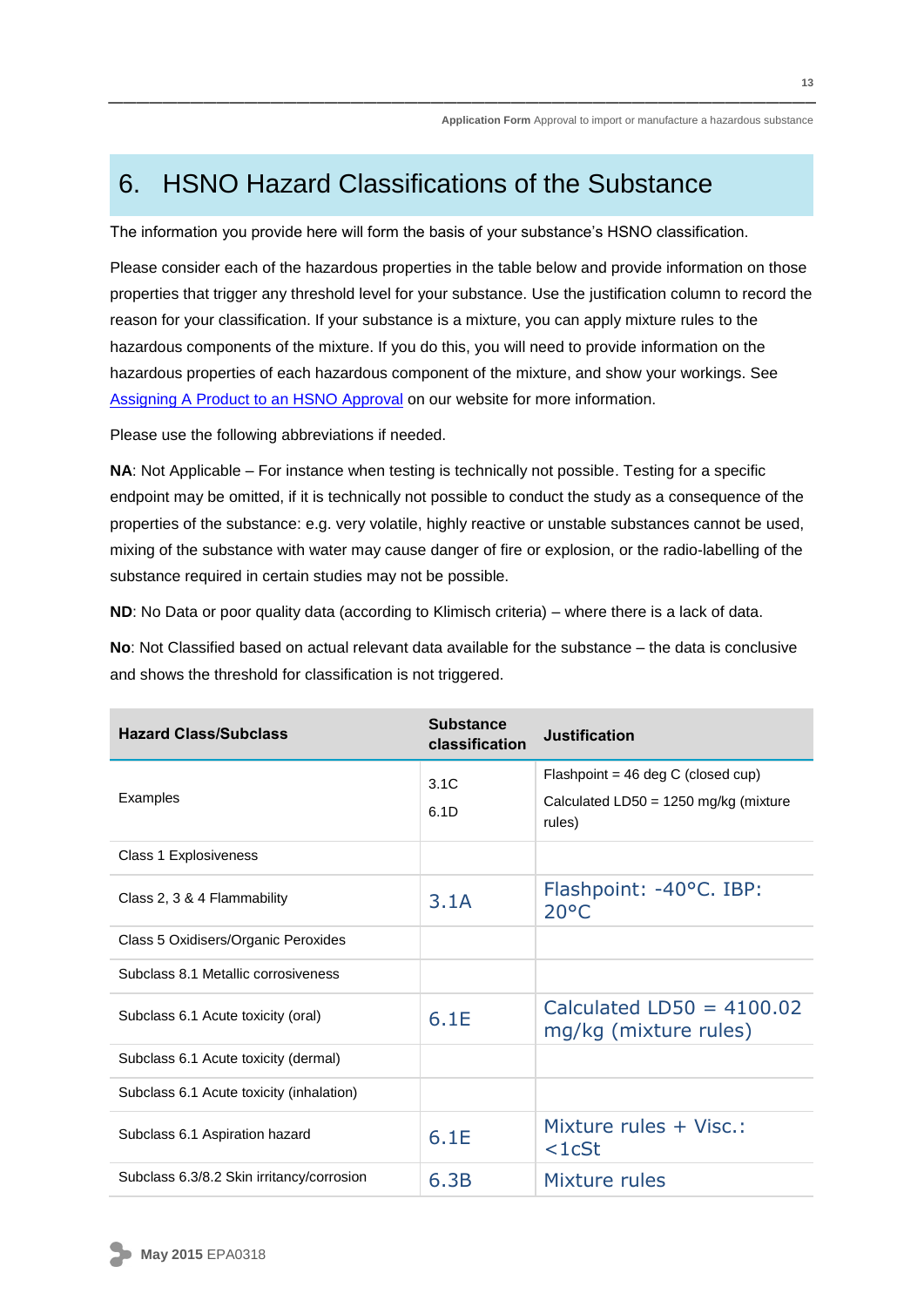| Subclass 6.4/8.3 Eye irritancy/corrosion                                            |      |               |
|-------------------------------------------------------------------------------------|------|---------------|
| Subclass 6.5A Respiratory sensitisation                                             |      |               |
| Subclass 6.5B Contact sensitisation                                                 |      |               |
| Subclass 6.6 Mutagenicity                                                           |      |               |
| Subclass 6.7 Carcinogenicity                                                        | 6.7B | Mixture rules |
| Subclass 6.8 Reproductive/ developmental<br>toxicity                                |      |               |
| Subclass 6.8 Reproductive/ developmental<br>toxicity (known, presumed or suspected) |      |               |
| Subclass 6.8 Reproductive/ developmental<br>toxicity (via lactation)                |      |               |
| Subclass 6.9 Target organ systemic toxicity <sup>4</sup>                            | 6.9B | Mixture rules |
| Subclass 9.1 Aquatic ecotoxicity                                                    | 9.1B | Mixture rules |
| Subclass 9.2 Soil ecotoxicity                                                       |      |               |
| Subclass 9.3 Terrestrial vertebrate ecotoxicity                                     |      |               |
| Subclass 9.4 Terrestrial invertebrate<br>ecotoxicity                                |      |               |

1

<sup>4</sup> identify classification for single and / or repeat dose target organ toxicity for oral, dermal or inhalation routes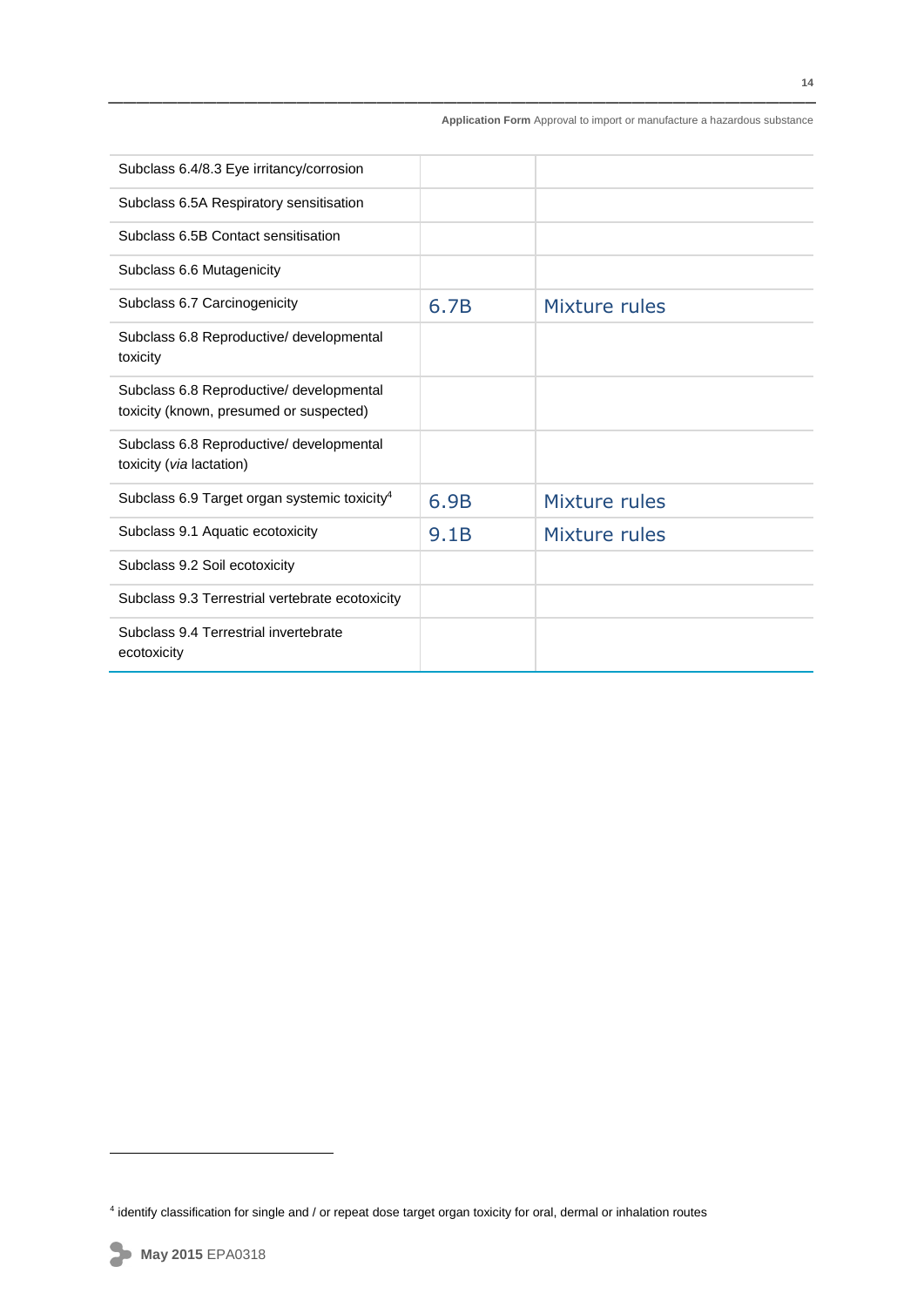### 7. Risks, costs and benefits

These are the positive and adverse effects referred to in the HSNO Act. It is easier to regard risks and costs as being adverse (or negative) and benefits as being positive. In considering risks, cost and benefits, it is important to look at both the likelihood of occurrence (probability) and the potential magnitude of the consequences, and to look at distribution effects (who bears the costs, benefits and risks).

You will need to consider the effects on the environment and human health and welfare, including any social effects.

In each section below, set out the information under the following three sub-headings:

- Costs and benefits which can be stated in monetary (dollar) terms
- Non-monetary risks and costs
- Non-monetary benefits.

You must fully complete this section, referencing supporting material. You will need to provide a description of where the information in the application has been sourced from, e.g. from; in-house research, independent research, technical literature, community or other consultation, and provide that information with this application.

#### **7.1. Identify all of the potential risks, costs and benefits of the substance(s)**

Identification is the first step in assessing risks, costs and benefits. It is important to think about the source of the risk, i.e. the way in which the risk is created (the exposure pathway), and then the consequences and likelihood of exposure.

You should try to think as widely as possible about every potential risk, cost and benefit and give a brief description.

NPD 100 PLUS substance has toxic and ecotoxic hazardous classifications but will have limited adverse exposure risks as the intended uses are identical to current fuel supply systems, i.e. only at retail fuel stations.

The substance is not packaged for individual sale, nor likely to be accessible to the general public except as far as the public currently obtains petrol, such as fueling a vehicle or home equipment.

Potential risks arising from the use of the substance have been reviewed in-house and are based on long term knowledge from the manufacture and use of existing fuel systems. The potential adverse events that might arise during the life cycle of these substances are summarised in Table 1.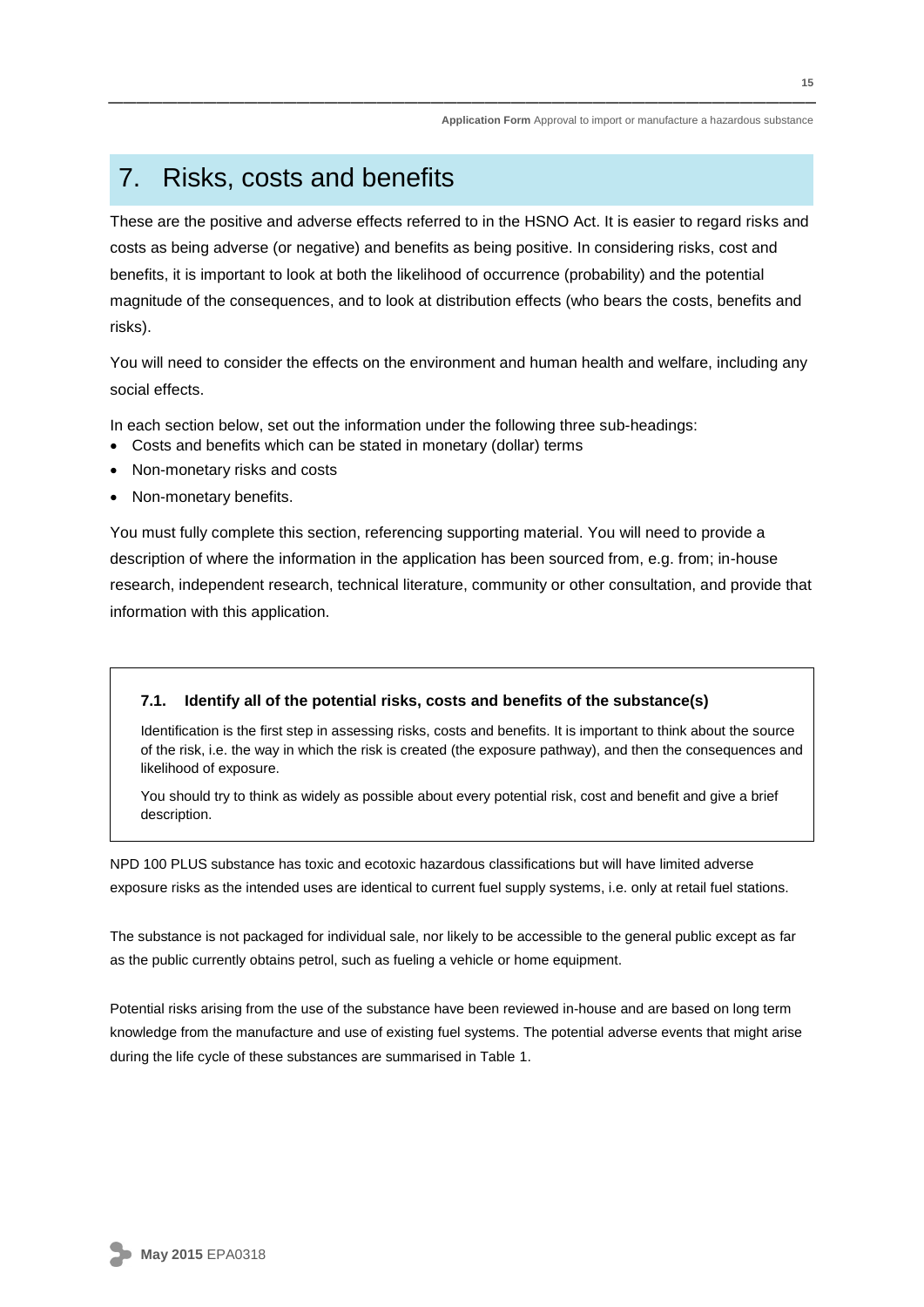| Life cycle step                                                   | <b>Potential adverse event</b>                                                                                                                                                                                                                                                                                                                                                                                                                                   |
|-------------------------------------------------------------------|------------------------------------------------------------------------------------------------------------------------------------------------------------------------------------------------------------------------------------------------------------------------------------------------------------------------------------------------------------------------------------------------------------------------------------------------------------------|
| Importation of components & storage<br>Formulation of the product | Leak or spillage of components<br>$\ast$<br>Labels missing or damaged<br>$\ast$<br>Incorrect information about material<br>$\ast$<br>Incorrect packaging<br>$\ast$<br>Components not meeting specification<br>$\ast$<br>Leak or spillage of components<br>*<br>Incorrect information about material<br>*                                                                                                                                                         |
|                                                                   | Product not meeting specification<br>*<br>Containers damaged or leaking<br>*<br>Inadequate packaging or documentation<br>*<br>Fire<br>*                                                                                                                                                                                                                                                                                                                          |
| Transport to industrial timber treatment site                     | Spillage from transport accident, resulting<br>$\ast$<br>in exposure to people (eye or skin contact)<br>or contamination of environment (water,<br>soil)<br>Containers damaged or leaking<br>$\ast$<br>Transported with incompatible substances<br>$\ast$<br>Inadequate packaging or documentation<br>$\ast$<br>Fire<br>$\ast$                                                                                                                                   |
| Storage at retail fuel site                                       | Underground tanks damaged or leaking<br>$\ast$<br>Inadequate documentation and procedures<br>*<br>Proximity of unauthorised people during<br>$\ast$<br>refilling, e.g. general public<br>Fire<br>$\star$                                                                                                                                                                                                                                                         |
| Dispensing                                                        | Incorrect manner of refuelling/filling<br>*<br>Mixing or contamination with incompatible<br>$\ast$<br>materials<br>Spillage during refuelling/filling<br>*<br>Leak from dispenser or piping<br>*<br>Consumer exposure, e.g. lack of adequate<br>$\ast$<br>protective equipment, information,<br>warnings<br>Breathing in vapours as fuel tank/container<br>$\ast$<br>is filled<br>Poor communication between consumers<br>$\ast$<br>or consumer and retail staff |
| Use as fuel                                                       | Exposure (dermal contact) to fuel as<br>$\ast$<br>consumer uses product to refuel<br>equipment at home (i.e. lawn mower)<br>Product not used in appropriate equipment<br>$\ast$<br>Leaching of active ingredients from product<br>$\ast$<br>Product used incorrectly (in use)<br>$\ast$                                                                                                                                                                          |

### **Table 1: Summary of potential adverse events**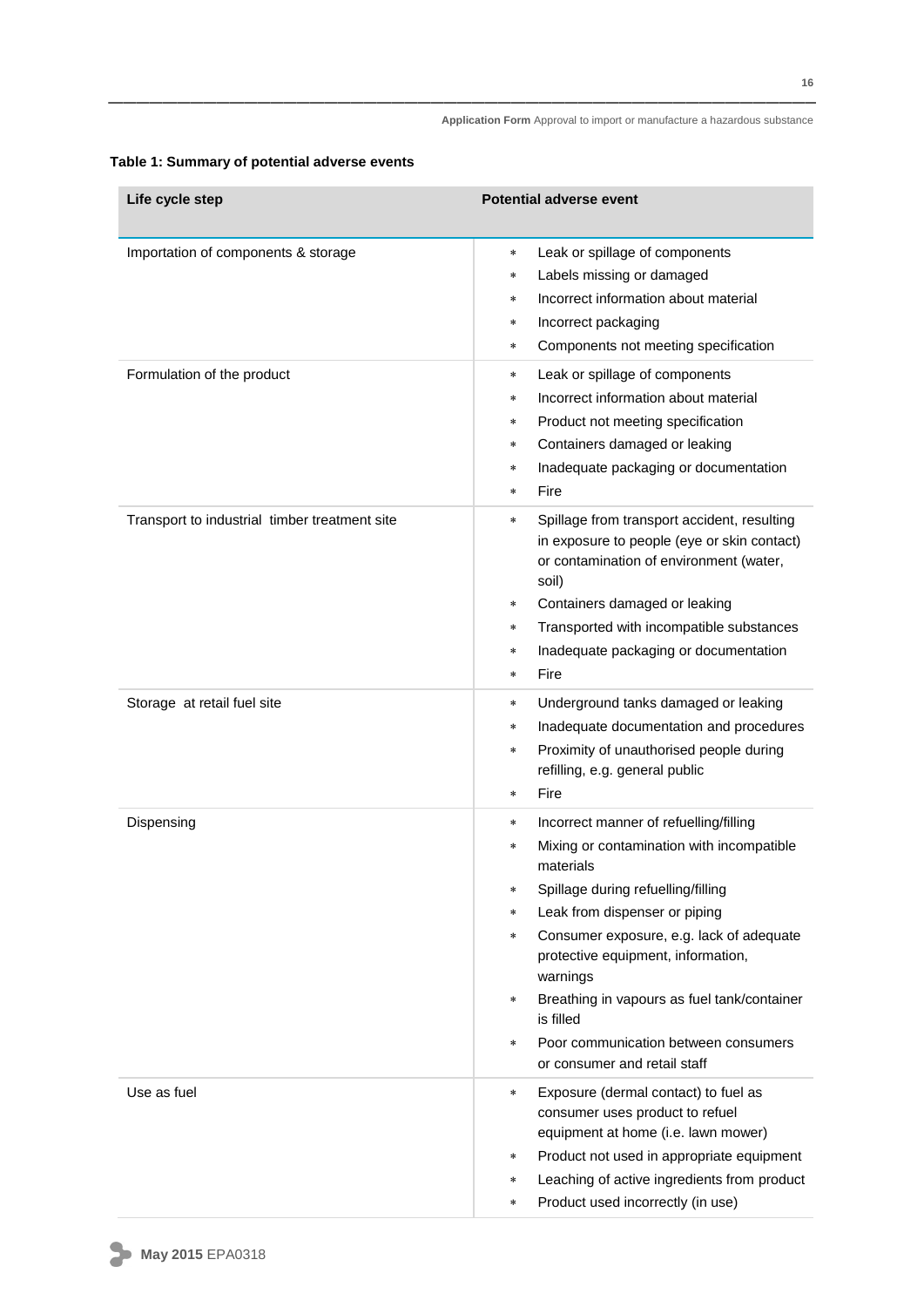| Disposal | Disposing of product to sewer, drain or<br>$\ast$<br>waterway   |
|----------|-----------------------------------------------------------------|
|          | Disposal of treatment chemical residues or<br>$\ast$<br>sludges |
|          | Incineration (intended or unintended)<br>$\ast$                 |

These potential adverse events were then considered for possible risks that might arise taking into account the hazardous classifications for the substances. These possible risks are summarised in Table 2.

| <b>Adverse event</b>                                                | <b>Possible causes</b>                                                                                                                                                                                                                                                                                    | <b>Exposure route</b>                                                                                                                                                                                                                                                                                     | Possible risk                                                                                                                                                                                                                                                                                                                                          |
|---------------------------------------------------------------------|-----------------------------------------------------------------------------------------------------------------------------------------------------------------------------------------------------------------------------------------------------------------------------------------------------------|-----------------------------------------------------------------------------------------------------------------------------------------------------------------------------------------------------------------------------------------------------------------------------------------------------------|--------------------------------------------------------------------------------------------------------------------------------------------------------------------------------------------------------------------------------------------------------------------------------------------------------------------------------------------------------|
| Unintentional release or<br>spillage of substance to<br>environment | Transport accident<br>$\bullet$<br>(road) or shipping<br>(across Cook<br>Strait) resulting in<br>spillage<br>Faulty or damaged<br>$\bullet$<br>containers or tanks<br>Spillage when<br>transferring or<br>dispensing product<br>Incorrect disposal<br>$\bullet$<br>of substances or<br>residues           | Contamination of<br>$\bullet$<br>waterways, sewers,<br>seawater<br>Contamination of<br>$\bullet$<br>soil<br>Skin contact with<br>$\bullet$<br>substance<br>Splashes of liquid<br>into eyes or rubbing<br>eyes with<br>contaminated hands<br>or gloves or clothing<br>Air emissions or<br>chemical residue | Toxic effects to<br>$\bullet$<br>aquatic organisms<br>(fresh and salt<br>water)<br>Possible effects on<br>$\bullet$<br>soil ecosystem<br>Possible effects on<br>$\bullet$<br>native flora or<br>fauna<br>Effects on human<br>$\bullet$<br>health (workers,<br>consumers)<br>through inhalation,<br>eye or skin contact<br>Unintended Fire<br>$\bullet$ |
| Short term exposure to<br>substance by people                       | Transport accident<br>$\bullet$<br>(road or sea)<br>Disposal<br>$\bullet$<br>Faulty or damaged<br>$\bullet$<br>containers or tanks<br>- staff, transport<br>operator, consumer<br>Spillage when<br>dispensing<br>Lack of adequate<br>$\bullet$<br>personal protective<br>equipment, or zero<br>protective | Contact with skin or<br>$\bullet$<br>eyes<br>Inhalation of mist,<br>$\bullet$<br>aerosols<br>Ingestion of liquid<br>$\bullet$<br>(deliberate or by<br>child or pet)                                                                                                                                       | Effects on human<br>$\bullet$<br>health<br>Harmful toxic effect<br>$\bullet$<br>if ingested<br>Effects to eyes and<br>$\bullet$<br>skin                                                                                                                                                                                                                |

**Table 2: Potential Adverse Effects and Possible Risks for the Product**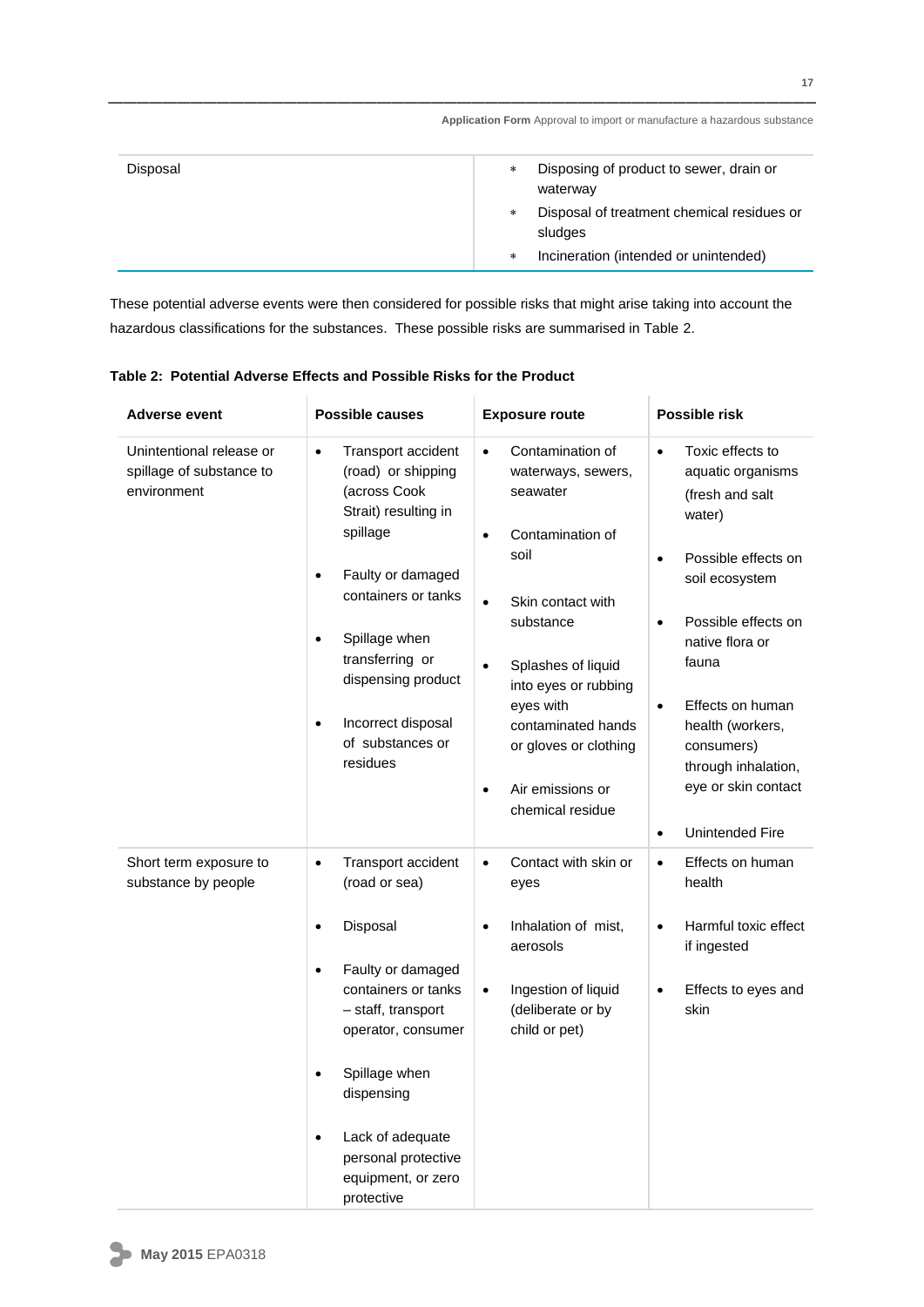|                                    | equipment, as per<br>expected consumer<br>use                                                                                                                                                    |                                                                                                                                                                                      |                                                                                                                                                                                                                                                          |
|------------------------------------|--------------------------------------------------------------------------------------------------------------------------------------------------------------------------------------------------|--------------------------------------------------------------------------------------------------------------------------------------------------------------------------------------|----------------------------------------------------------------------------------------------------------------------------------------------------------------------------------------------------------------------------------------------------------|
| Long term exposure to<br>substance | Large spillage with<br>٠<br>long term<br>contamination<br>Lack of adequate<br>٠<br>personal protective<br>equipment<br>(workers)<br>Repeated contact<br>with product<br>(during consumer<br>use) | Contamination of<br>$\bullet$<br>soil or waterway,<br>storm water (oral,<br>dermal, inhalation of<br>dust)<br>Inhalation of mist.<br>$\bullet$<br>skin or eye contact<br>with liquid | Toxic effects to<br>$\bullet$<br>aquatic organisms<br>Potential effects on<br>$\bullet$<br>native flora or<br>fauna<br>Potential effects on<br>$\bullet$<br>soil ecosystem<br>Possible Chronic<br>$\bullet$<br>effects e.g. organs<br>or systems, cancer |

#### **Environmental risks**

If not prevented or contained, or an adverse event controlled, a spillage of NPD 100 PLUS would impact negatively on water ecosystems. NPD 100 PLUS triggers a 9.1B aquatic classification, much like regular Petrol. Any spillage has the potential to lead to contamination of sewers, soil or ground water. The substance is not miscible in water, but adverse effects might eventuate for aquatic organisms. All processing locations are done over an interceptor system, eliminating the risk of environmental contamination.

Environmental contamination is most likely during consumer refuelling, but due to current practices and emergency systems used in retail petrol stations, this chance is minimal and not any different from current products in use. Environment contamination after the fact due to use of the product (exhaust from combustion) is still present, but emissions have been reduced compared to current fuels.

The use of NPD 100 PLUS poses no additional hazard to existing refuelling processes or systems at workplaces or retail sites.

#### **Health risks**

#### *Public health effects*

Adverse public health effects could arise in the event of transport accidents that impact on people (the drivers and passengers of any vehicles involved), bystanders and emergency services. NPD 100 PLUS will only be transported by tanker trucks currently in use in NZ. The substance is classified as 6.1E (for acute toxicity and aspiration), 6.3B (irritancy), 6.7B (suspected carcinogen), and 6.9B (suspected target organs systemic toxicant).

Exposure to spillages could result in health effects if persons were not wearing personal protective equipment. Exposure to eyes could cause eye irritancy. However, the use of holding tanks with identifying labels and hazard symbols should alert people to the danger that the liquid is a hazardous substance and precautions should be taken.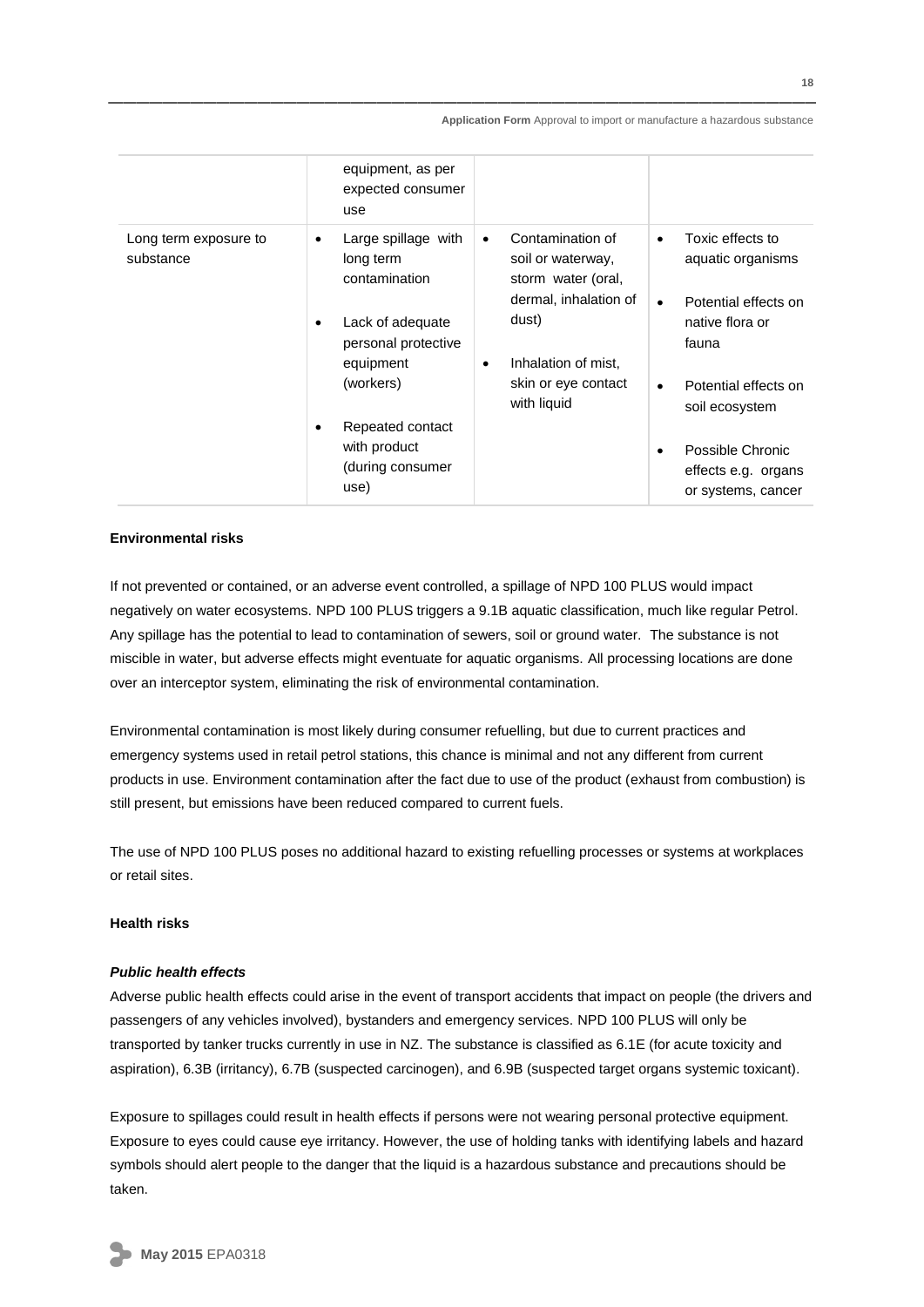For consumers, the product is stored in underground tanks and only starts dispensing when the nozzle is inserted into the fuel filler, removing the need for PPE. The only real chance for consumers to get exposed is through exhaust fumes from cars, but these are no different from current fuels.

#### *Worker/operator/handler health effects*

The manufacturing facility is on an industrial site and is well-ventilated. It is unlikely that any emissions or aerosols would build up in a confined space and pose a health risk, e.g. irritancy. The substance also has chronic health hazardous classifications (6.7B, 6.9B) that will need to be managed by good occupational and operational work practices.

NPD 100 PLUS will be used in a 'closed system' as per normal retail fuel sites. Consumer would rarely directly handle the product, unless they have taken a moderate amount home to refuel their petrol-powered equipment. Workers at the retail fuel sites reacting to spills have low exposure risks provided protective equipment is used.

#### **COSTS AND BENEFITS**

#### **Indirect costs**

Costs that could be attributable to use of these substances would be a consequence of a spillage from a transport accident or storage tank leaking or failing. The cost of any spillage adversely affecting the environment or people will be determined by the volumes involved and costs in cleaning up.

The active ingredients are already used in New Zealand and no additional indirect costs have been identified from previous uses with other types of anti-knock fuel additives.

#### **Direct costs**

NPD 100 PLUS is an alternative to other fuels currently on market. Having cost effective high-octane formulations available improves equipment performance while allowing the NZ fuel industry to remain competitive in domestic and possibly export markets.

The potential future users (retail and workplace sites) in New Zealand already have facilities that deal with petrol. The possibility of investment into another storage tank is non-zero, but highly unlikely as the users would simply swap out the fuel being used. Still, some may wish to sell this product alongside other types of fuel, which would necessitate juggling inventory or getting a new tank installed. Petrol filters may also have to be replaced with one that works more effectively with NPD 100 PLUS, but filters are changed regularly enough that this cost isn't prohibitive.

No specific disposal costs have been identified for these substances that would not apply to other fuel systems. The product would be stored in specific tanks and transported by refillable tanker, eliminating any disposable containers. The product is then used within a combustion engine, leaving no waste product to dispose of.

Additionally, the active ingredient has been shown to discolour plastic and/or paint when exposed to UV light. As such, spills on vehicles from poor filling practice and some external fuel systems may show discolouration which may require additional cost to fix, but the part of the market that would be affected by this issue is very small.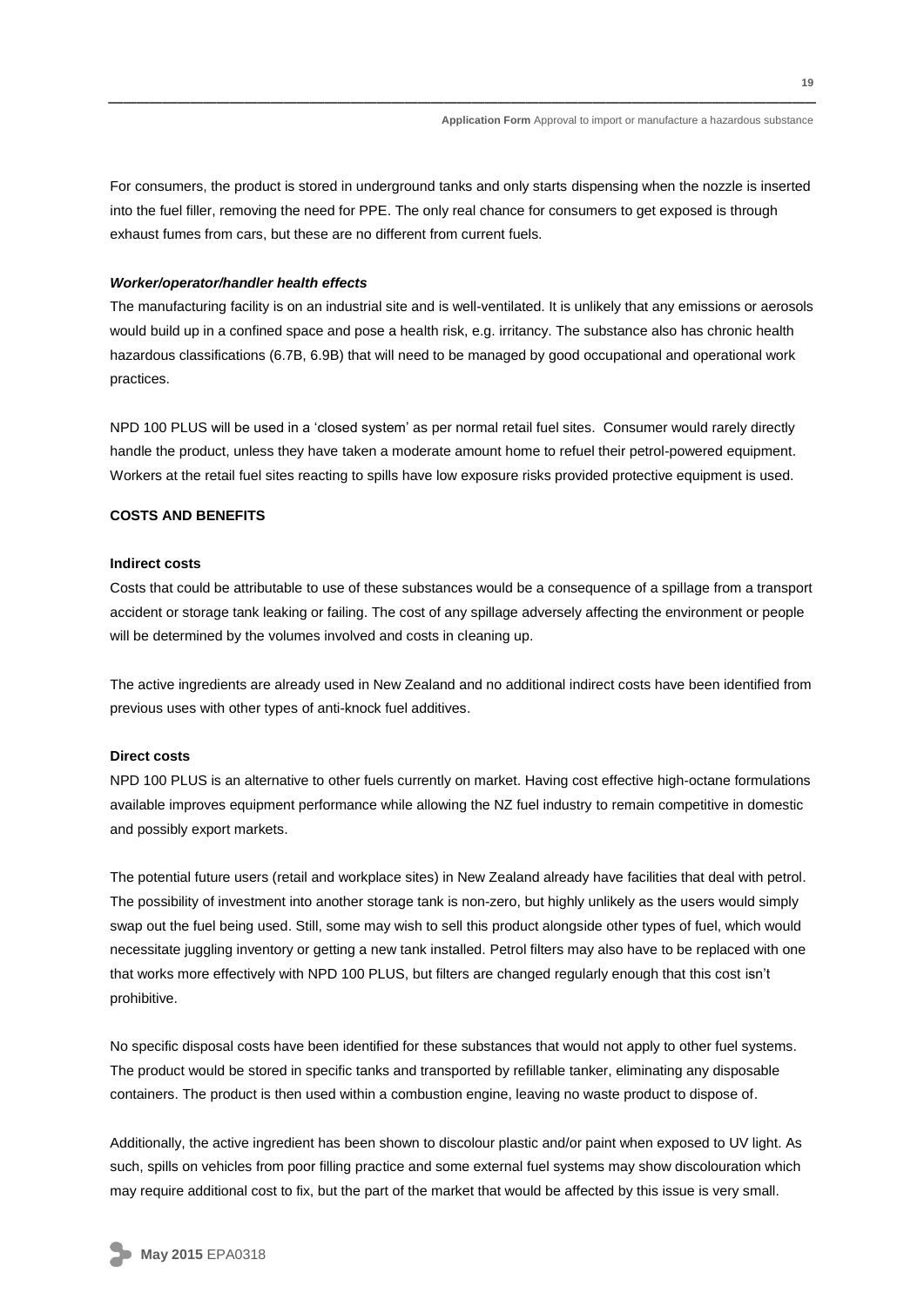#### **Benefits**

There are many fuel formulations already available in New Zealand. Currently, there are three grades of petrol sold in New Zealand with different 'octane' numbers: 91, 95 and 98. The octane rating of petrol is a measure of that fuel's anti-knock rating – that is the measure of a fuel's ability to burn stably, without detonation, at a selected compression ratio. The higher the compression of the engine, the higher the octane rating needs to be to prevent knocking. Knocking, otherwise known as pinking, is characterised by a banging noise coming from within the engine at high throttle settings at low engine revolutions and can lead to damage to engine components.

Engines designed to operate on high-octane fuels also have their timing adjusted for those fuels. When an engine is operated on a fuel with the wrong octane rating, it can either lead to knocking and resulting engine damage, or to lowered combustion efficiency - or both.

Oil companies blend different petrol components together depending on the octane number, vapour pressure, and other properties required for a particular petrol product, as each component has its own properties, including octane number. By blending carefully, the companies can come up with a formula that has the properties they require for a given type of fuel, including octane.

By using our own formulations in NZ, our petroleum based companies can create formulas useful for NZ conditions and requirements, which can be an improvement over current fuels available and allow for NZ to create a more efficient product that even other countries may wish to use over current options.

NPD 100 PLUS is one such product – it is at least 2 octane above the next available fuel (98 Unleaded) which allows tuned engines to perform optimally, reducing fuel consumption and harmful emissions. In addition, NPD 100 PLUS is usually dispensed with a different filter from what comes standard in other retail spaces. These high performance filters in the dispensers are 'absolute rated' with an efficiency rating of 99.5% for high performance engines as opposed to the efficiency rating of approximately 75% on standard filters used with 98 Unleaded currently.

NPD 100 PLUS enables modern high compression / low emission engines to reach their full potential, as well as showing improved cleaning of the engine and fuel system to further reduce harmful emissions and reduce maintenance costs. Fuel economy is also improved compared to other products currently in use. Finally, the shelf life of the petrol has been shown to be extended – tests done in NZ show that the Octane rating was maintained for an excess of 12 months.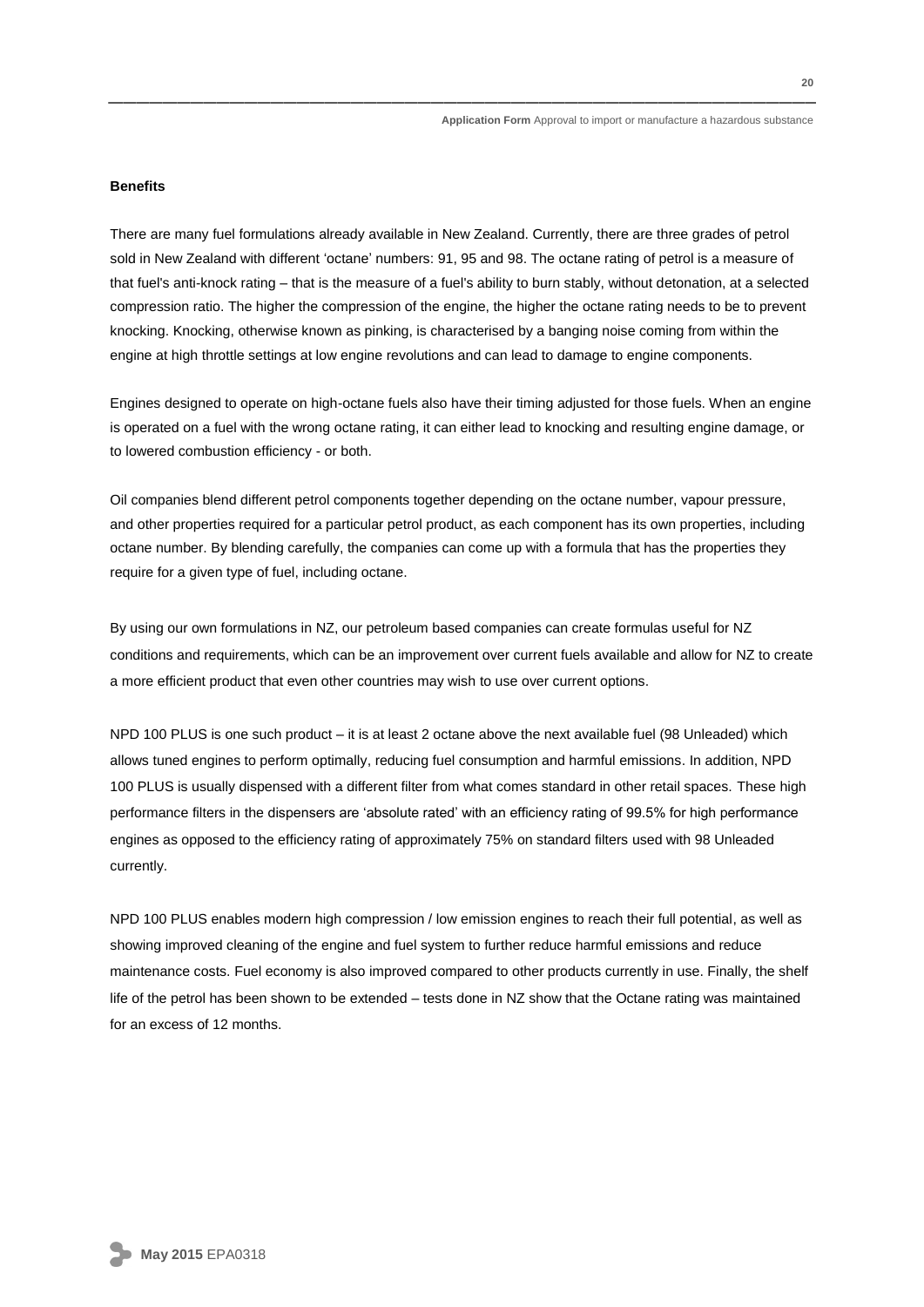#### **7.2. Provide an assessment of those risks, costs, and benefits identified in Section 7.1**

This section excludes risks, costs, and benefits which relate specifically to Māori taonga or to international agreements. See Sections 7.3 and 7.4 for those aspects.

A full assessment must be provided of all the risks, costs and benefits identified in Section 7.1. For the risk assessment our preferred format is quantitative, however, you may also provide a qualitative assessment if you can justify this. If you are providing your risk assessment in supporting documentation with this application you can provide a summary of all the risks this in this section.

Please note that if you do not complete a full assessment of all risk, costs and benefits this may result in the EPA requesting further information from you, which will mean that your application takes longer to process.

The risks that are likely to be significant are from (1) a spillage of any of the substances resulting in contamination of soil and/or a waterway and possible involuntary exposure to bystanders, (2) exposure to fuel operators to the product by direct contact with the liquid during transfer or filling, and (3) exposure to the general public to the product by direct contact with the liquid during filling of equipment. These risks have been summarised in Table 3.

No additional direct or indirect costs have been identified. NPD 100 PLUS would be a replacement for existing products so existing equipment and facilities can be used.

NPD 100 PLUS is the result of formulation and manufacturing improvements to optimise octane rating and improve efficiency of engines, resulting in better fuel economy, better running engines, and reduced emissions.

| Event that<br>leads to<br>exposure                                     | <b>Distribution</b><br>of effects<br>(geographic) | <b>Distribution of</b><br>effects<br>(demographic) | <b>Distribution</b><br>of effects<br>(temporal)                                                | Reversible/<br><b>Irreversible</b> | Voluntary/<br>Involuntary | <b>Magnitude</b><br>(Consequence) |
|------------------------------------------------------------------------|---------------------------------------------------|----------------------------------------------------|------------------------------------------------------------------------------------------------|------------------------------------|---------------------------|-----------------------------------|
| Accidental<br>discharge into<br>water or onto<br>land from<br>spillage | Localised                                         | <b>Users</b><br>Community                          | Short to long<br>term<br>(depending<br>on size of<br>spillage and<br>receiving<br>environment) | Reversible/<br>Irreversible        | Involuntary               | Minor -<br>Moderate               |
| <b>Bystander</b><br>exposure<br>(spillage)                             | Localised                                         | Consumers                                          | Short term                                                                                     | Reversible                         | Involuntary               | Minimal                           |
| Occupational<br>exposure                                               | Localised                                         | Manufacturing,<br>Retail,<br>Transport<br>workers  | Short term                                                                                     | Reversible                         | Voluntary                 | Minimal                           |
| Incorrect<br>disposal                                                  | Localised                                         | Community                                          | Short term                                                                                     | Reversible                         | Involuntary               | Minimal                           |

**Table 3: The magnitude of risk arising from most likely potential events**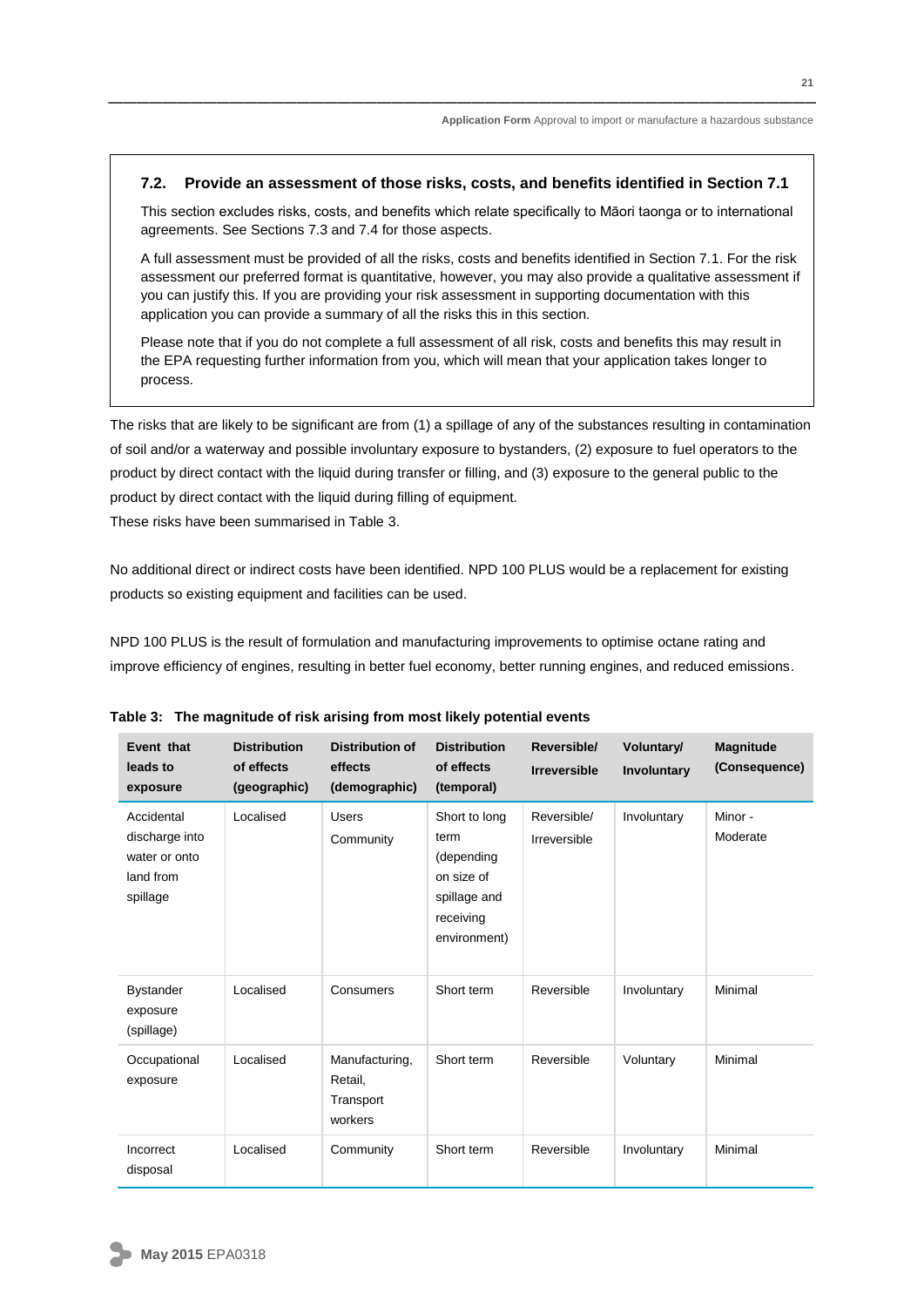| <b>Description</b> | <b>Definition</b>                                                              |  |
|--------------------|--------------------------------------------------------------------------------|--|
| Minimal            | Mild, reversible effect on human health (1-2 people)                           |  |
|                    | Environmental effects highly localised/contained- minimal environmental impact |  |
| Minor              | Mild, reversible effect on human health (up to 10 people)                      |  |
|                    | Environmental effects localised and minor - reversible environmental impact    |  |
| Moderate           | Reversible, adverse effect on human health (> 10 people)                       |  |
|                    | Environmental effects localised and moderate - reversible environmental impact |  |
| Major              | Serious, reversible, adverse effect on human health (>10 people)               |  |
|                    | Significant, irreversible, adverse effect on human health (up to 10 people)    |  |
|                    | Environmental effects localised and irreversible - no species loss             |  |
| Massive            | Serious, irreversible, adverse effect on human health (> 10 people)            |  |
|                    | Environmental effects widespread and irreversible - species loss               |  |

#### **Definition of the Magnitude descriptions used to assess the qualitative magnitude of risk**

#### **7.3. Provide an assessment of any risks, costs and benefits which arise from the kaitiaki relationship of Māori and their culture to the environment**

Please note that consultation with Māori may be appropriate for this application. Please refer to the EPA policy 'Engaging with Māori for applications to the EPA' which can be found on the EPA website (www.epa.govt.nz) or contact the EPA for advice.

An example of the issues to consider include whether the substance poses any risk to native or valued species, or waterways.

NPD Ltd is not aware of any adverse impact that the manufacture and use of NPD 100 PLUS would have on Maori cultural, spiritual, ethical or socio-economic values.

The active ingredient, n-methyl aniline, is already used as an 'anti-knock' or octane improver for regular petrol, and the ingredient is approved for use in New Zealand. Approval of NPD 100 PLUS therefore introduces no new components, but is an improved combination of existing ingredients.

Transfer and use of NPD 100 PLUS is in a series of controlled 'closed' systems. The significant risk to be controlled is to avoid contamination of aquatic environments. The retail sites that would use this product are required to have resource consents that will effectively manage any existing or potential issues that might impact on Treaty of Waitangi issues.

NPD Ltd believe this substance can be manufactured, stored, transported and used safely for the purposes intended without adverse effects on issues concerning traditional food sources or natural resources.

#### **7.4. Provide an assessment of any risks, costs or benefits to New Zealand's international obligations**

Please show if approving or declining the substance would have any impact upon New Zealand's international obligations

NPD Ltd is unaware of any relevant international agreements that would affect the substances in this application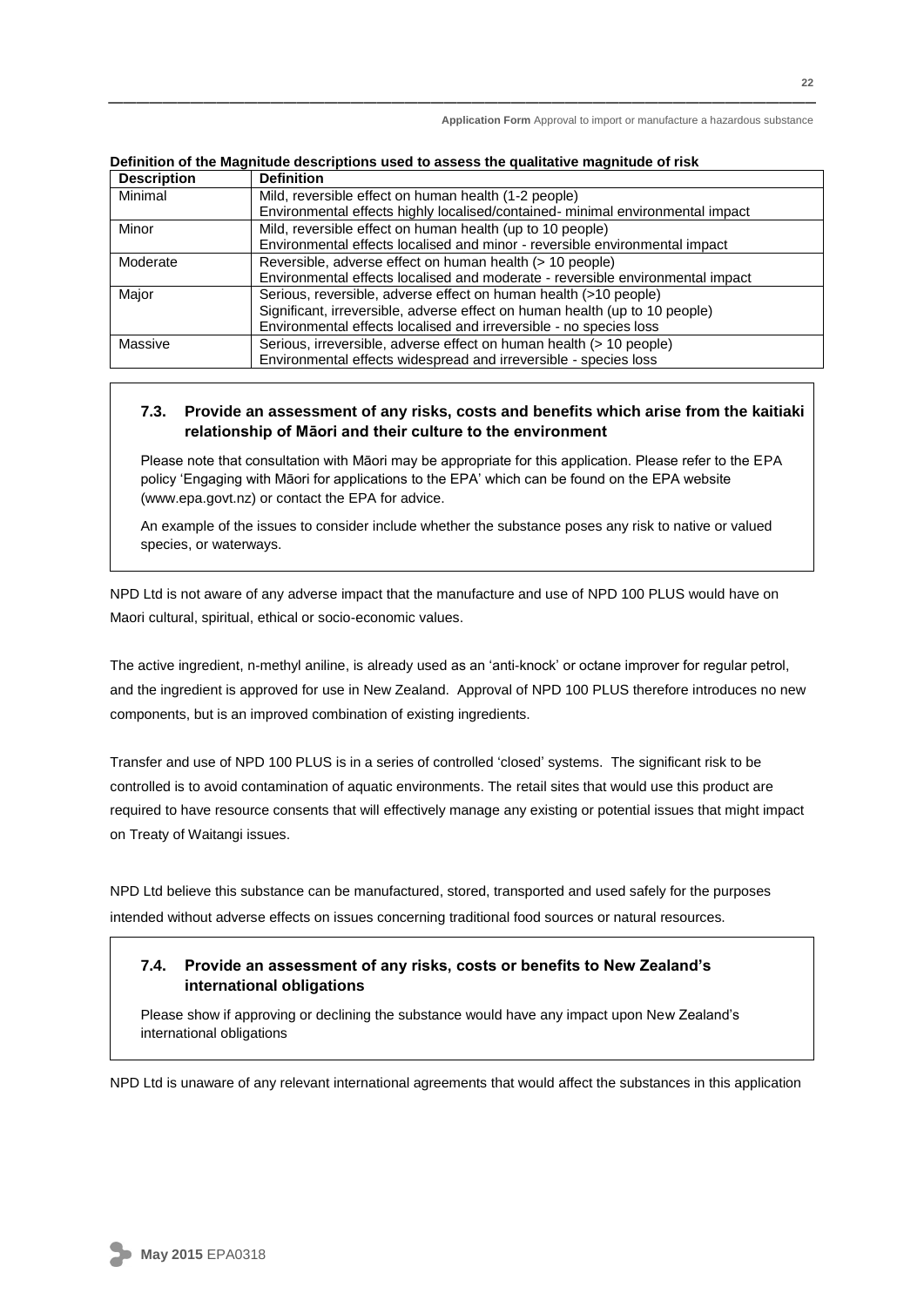#### **7.5. Provide information on the proposed management of the substance**

Please outline how the risks of the substance will be managed. This may include default controls triggered by the hazardous property classification(s) and reference to Codes of Practice or to standard operating procedures that will be followed

The lifecycle of NPD 100 PLUS is described in Section 5. NPD 100 PLUS would be transported to retail sites for storage and dispensing as needed by the sites customers.

The relevant Controls specified in the HSWA (Hazardous Substances) Regulations and Hazardous Substances (Hazardous Property Controls) EPA Notice will be implemented. It is noted that the Controls for the substance include the possibility for Tracking, triggered by the 3.1A classification. These Controls would be waived given the fact that it is still mostly Petrol, which is exempt for Tracking.

In addition, other relevant regulations for these substances are as follows:

#### Resource Management Act 1991

The NPD Ltd manufacturing/storage site and those retail sites storing/dispensing this product are required to operate with consents specific to their location.

#### Land Transport Act 2005

The substances will be transported by Fuel Tanker trucks, ensuring they meet the specifications required for holding and transporting Petrol.

Transport of these substances will be by operators who comply with New Zealand licensing requirements to carry dangerous goods. NPD Ltd will provide an Emergency response guide and Safety Data Sheet with each dispatch of goods.

The requirements of NZ5433:2012, Transport of Dangerous Goods on Land, will be followed. These include controls for labelling, storage, packaging size and type. NPD 100 PLUS would be transported as UN1206, Class 3, GASOLINE or PETROL.

#### Health and Safety at Work Act 2015

This legislation covers the need to safeguard employee's safety and well-being. Information and guidance (Codes of Practices) on the safe use of hazardous substances is available on WorkSafe NZ's website. Workplace exposure standards are available for copper.

Supplementary to all the above, NPD Ltd can provide technical data sheets to operators handling/transporting their products. This helps to ensure operators remain aware of the controls necessary to safeguard their own health but also to protect the general public and the environment.

NPD Ltd also provides on-site training for workers dealing in manufacture and storage.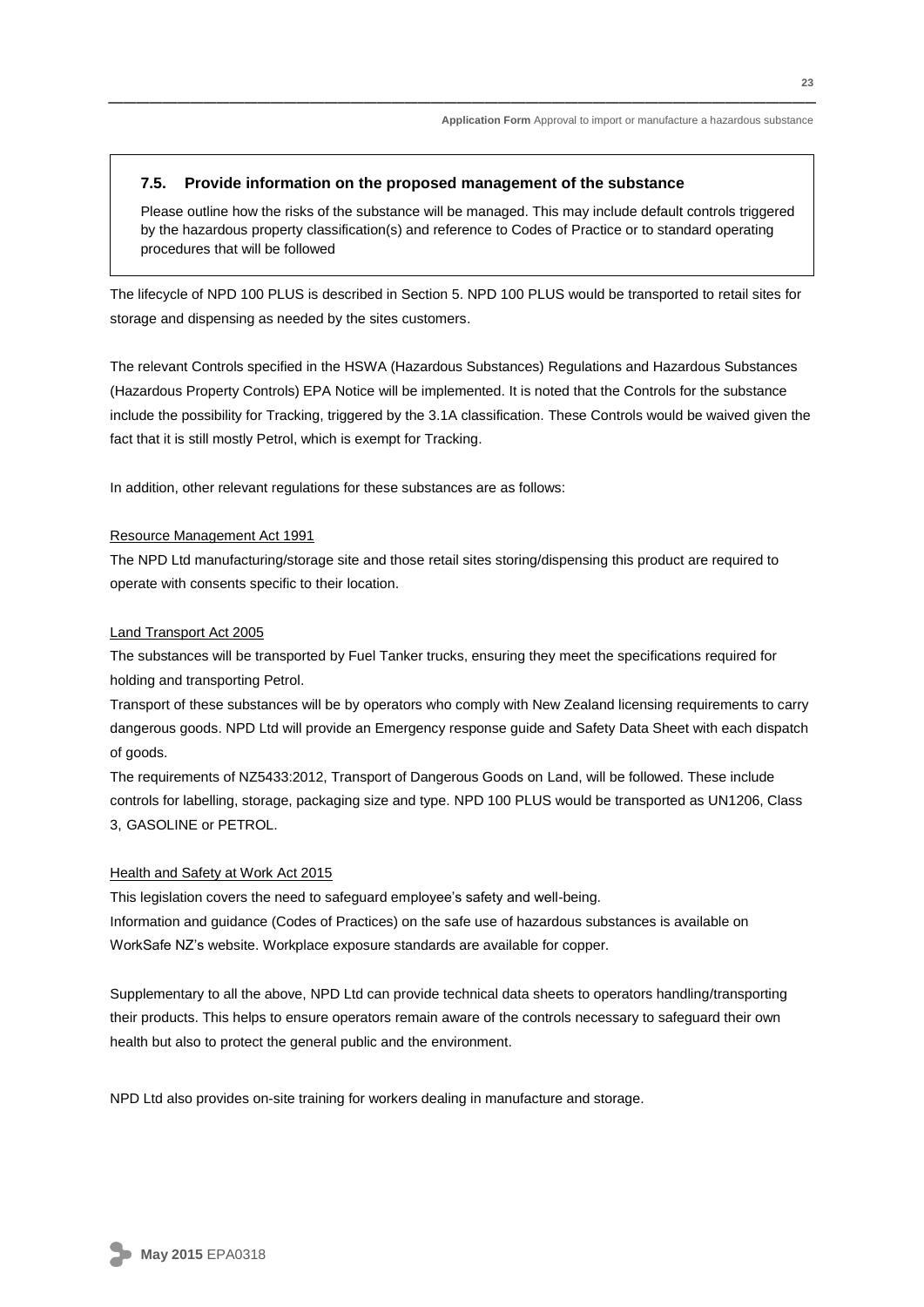#### **7.6. Provide an overall evaluation of the combined impact of all of the risks, costs and benefits set out in sections 7.2, 7.3 and 7.4**

Please express a view on the relative importance of the different risks, costs and benefits and how they should be brought together in making a decision

NPD 100 PLUS is fuel formulation that uses n-methyl aniline as an additive to improve the fuel's octane rating. This fuel is manufactured/blended in New Zealand and transported by fuel tanker to retail sites where it is stored in underground fuel tanks. The general public will not normally come into contact with the substance as NPD 100 PLUS is dispensed directly into fuel tanks on the retail site. Spillage is still possible but unlikely.

No additional costs or risks have been identified for the substances. NPD 100 PLUS is a new product formulated to optimise fuel and engine efficiencies. The next table summarises the levels of risk with and without controls.

| <b>Risk</b>                         | <b>Probability</b><br>of adverse<br>effect (p) | <b>Seriousness</b><br>of effect (s) | <b>Risk</b><br>score<br>$(p \times s)$ | Level of<br>risk with<br>no controls | Level of<br>risk with<br>controls |
|-------------------------------------|------------------------------------------------|-------------------------------------|----------------------------------------|--------------------------------------|-----------------------------------|
| Fire (3.1A)                         | $\overline{c}$                                 | 5                                   | 10                                     | High                                 | Low                               |
| Oral exposure (6.1E)                |                                                |                                     |                                        |                                      |                                   |
| workers<br>$\overline{\phantom{a}}$ | 1                                              | $\overline{2}$                      | $\overline{2}$                         | Low                                  | Negligible                        |
| public<br>$\overline{\phantom{a}}$  | 1                                              | $\overline{2}$                      | $\overline{2}$                         | Low                                  | Negligible                        |
| Aspiration (6.1E)                   |                                                |                                     |                                        |                                      |                                   |
| workers                             | 1                                              | 4                                   | 4                                      | Low                                  | Negligible                        |
| public<br>$\overline{a}$            | 1                                              | $\overline{4}$                      | 4                                      | Low                                  | Negligible                        |
| Irritation (skin); 6.3B             |                                                |                                     |                                        |                                      |                                   |
| workers                             | 3                                              | $\overline{2}$                      | 6                                      | Medium                               | Low                               |
| public<br>$\overline{\phantom{0}}$  | 1                                              | $\overline{2}$                      | $\overline{2}$                         | Low                                  | Negligible                        |
| Irritation (eyes); [Not Classified] |                                                |                                     |                                        |                                      |                                   |
| workers                             | $\overline{c}$                                 | $\overline{2}$                      | 4                                      | Low                                  | Negligible                        |
| public                              | 1                                              | $\overline{2}$                      | 2                                      | Low                                  | Negligible                        |
| Repeated/prolonged exposure (6.7B)  |                                                |                                     |                                        |                                      |                                   |
| workers                             | 3                                              | $\overline{c}$                      | 6                                      | Medium                               | Low                               |
| public<br>$\overline{\phantom{a}}$  | 1                                              | $\overline{2}$                      | $\overline{2}$                         | Low                                  | Negligible                        |
| Repeated/prolonged exposure (6.9B)  |                                                |                                     |                                        |                                      |                                   |
| workers                             | $\overline{c}$                                 | 3                                   | 6                                      | Medium                               | Low                               |
| public<br>$\overline{a}$            | 1                                              | 3                                   | 3                                      | Low                                  | Negligible                        |
| Waterways contamination (9.1B)      |                                                |                                     |                                        |                                      |                                   |
| manufacture                         | 3                                              | 5                                   | 15                                     | High                                 | Low                               |
| public<br>$\overline{\phantom{a}}$  | $\overline{c}$                                 | 5                                   | 10                                     | High                                 | Low                               |

#### **Table 4: Overall Risk Assessment for NPD 100 PLUS**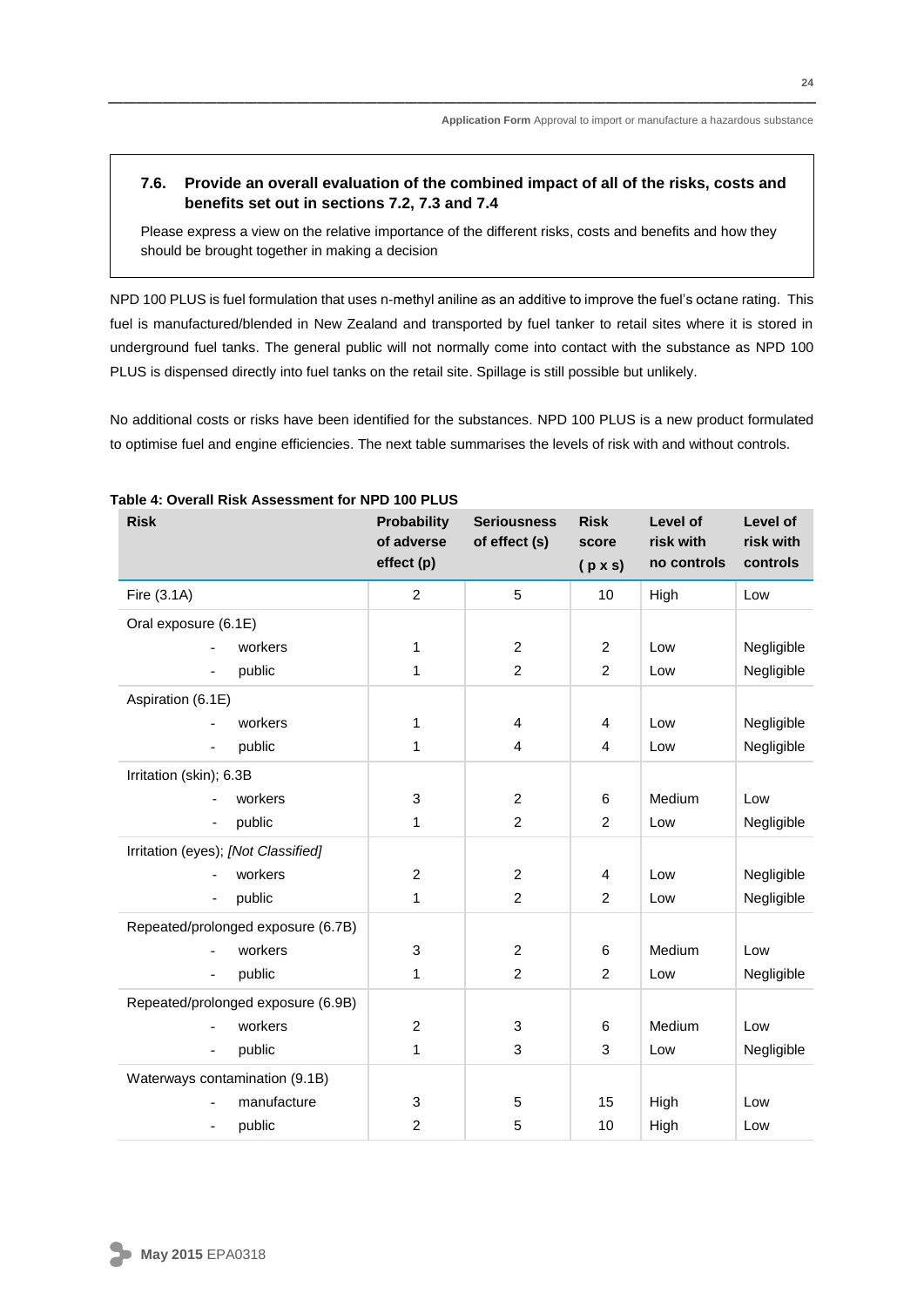#### **KEY to table:**

Probability is scored for  $1 =$  very low to  $5 =$  very high.

Seriousness of the risk is from  $1 =$  little effect to  $5 =$  large effect.

The risk scores are as:

| $1 - 2$   | Negligible |
|-----------|------------|
| $3 - 5$   | Low        |
| $6 - 12$  | Medium     |
| $13 - 18$ | Hiah       |
| $19 - 25$ | Critical   |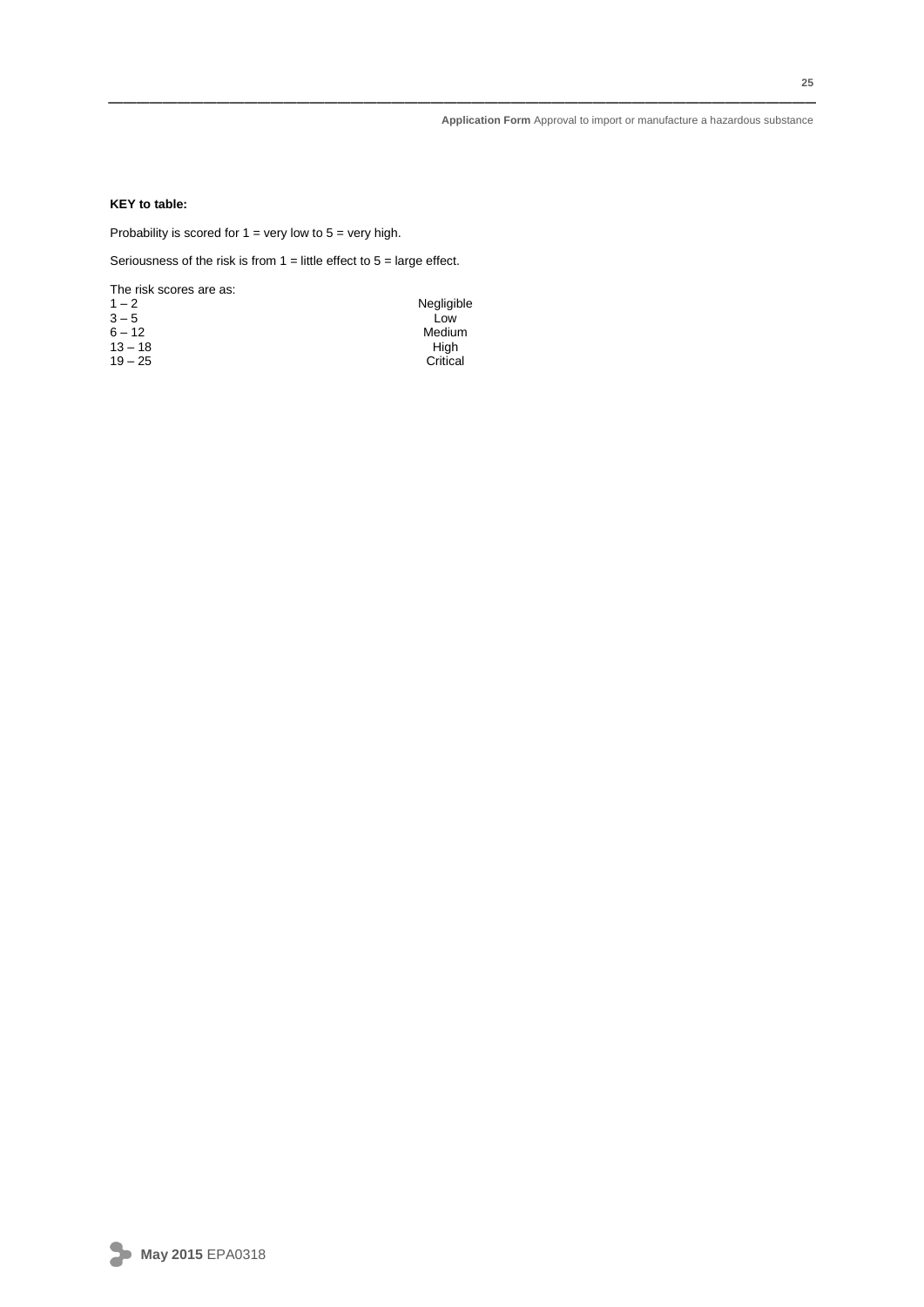## 8. Pathway determination and rapid assessment

Under the HSNO Act, applications may be processed under different pathways, including a rapid assessment. The pathway for your application will be determined after its formal receipt, based on the data provided in this application form. If you would like your application to be considered for rapid assessment (as per the criteria below), we require you to complete the attached statutory declaration and provide a signed hard copy.

Please note that the EPA will not be able to proceed with the rapid assessment without the statutory declaration.

#### **8.1. Rapid assessment**

Under the HSNO Act, a hazardous substance may be approved under a rapid assessment if one of the three following options is satisfied. Please show the section that is relevant to your application.

| A substance having a similar composition and<br>similar hazardous properties has been approved                                                                                    | Yes<br>Nο<br>If Yes, please give the name of the<br>reference substance:                              |
|-----------------------------------------------------------------------------------------------------------------------------------------------------------------------------------|-------------------------------------------------------------------------------------------------------|
| The substance has one or more hazardous<br>properties and each has the least degree of hazard<br>for that property; or                                                            | <b>Yes</b><br>No                                                                                      |
| The substance has been formulated so that one or<br>more of its hazardous properties has a lesser<br>degree of hazard than any substance that has been<br>approved under the Act. | Yes<br>No.<br>$\overline{\phantom{a}}$<br>If Yes, please give the name of the<br>reference substance: |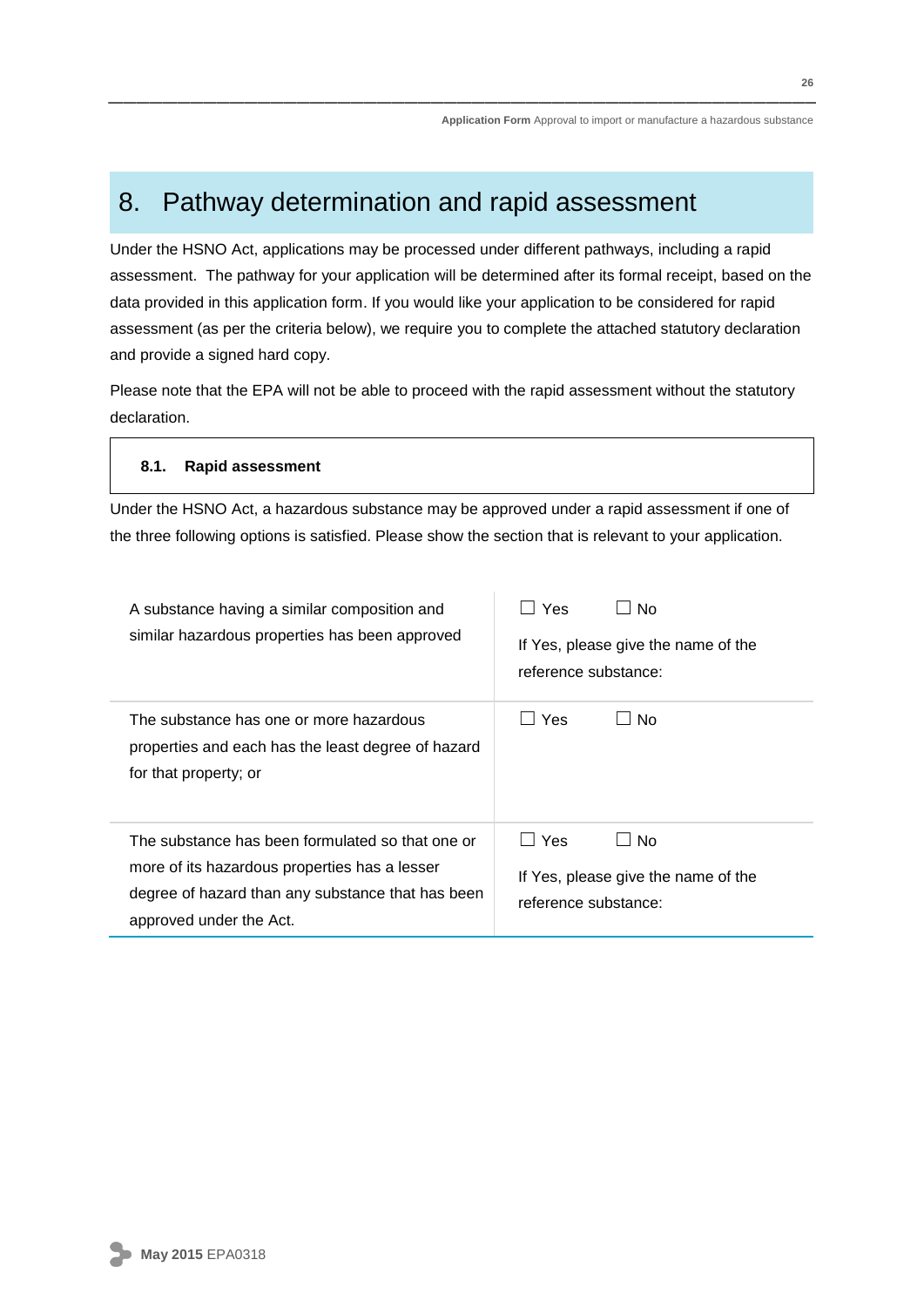#### **8.2. Statutory Declaration**

I [full name], of [address], [occupation/position], being the applicant or authorised to do so on behalf of the applicant, verify that the information contained in this application for [substance name] is true and correct. I make this solemn declaration conscientiously believing the same to be true and by virtue of the Oaths and Declarations Act 1957.

**Signature** 

Declared at on this day of , 20 before me.

Witness signature

[name] Barrister or Solicitor of the High Court of New Zealand

[or Justice of the Peace, Notary Public, or other person authorised to take a statutory declaration]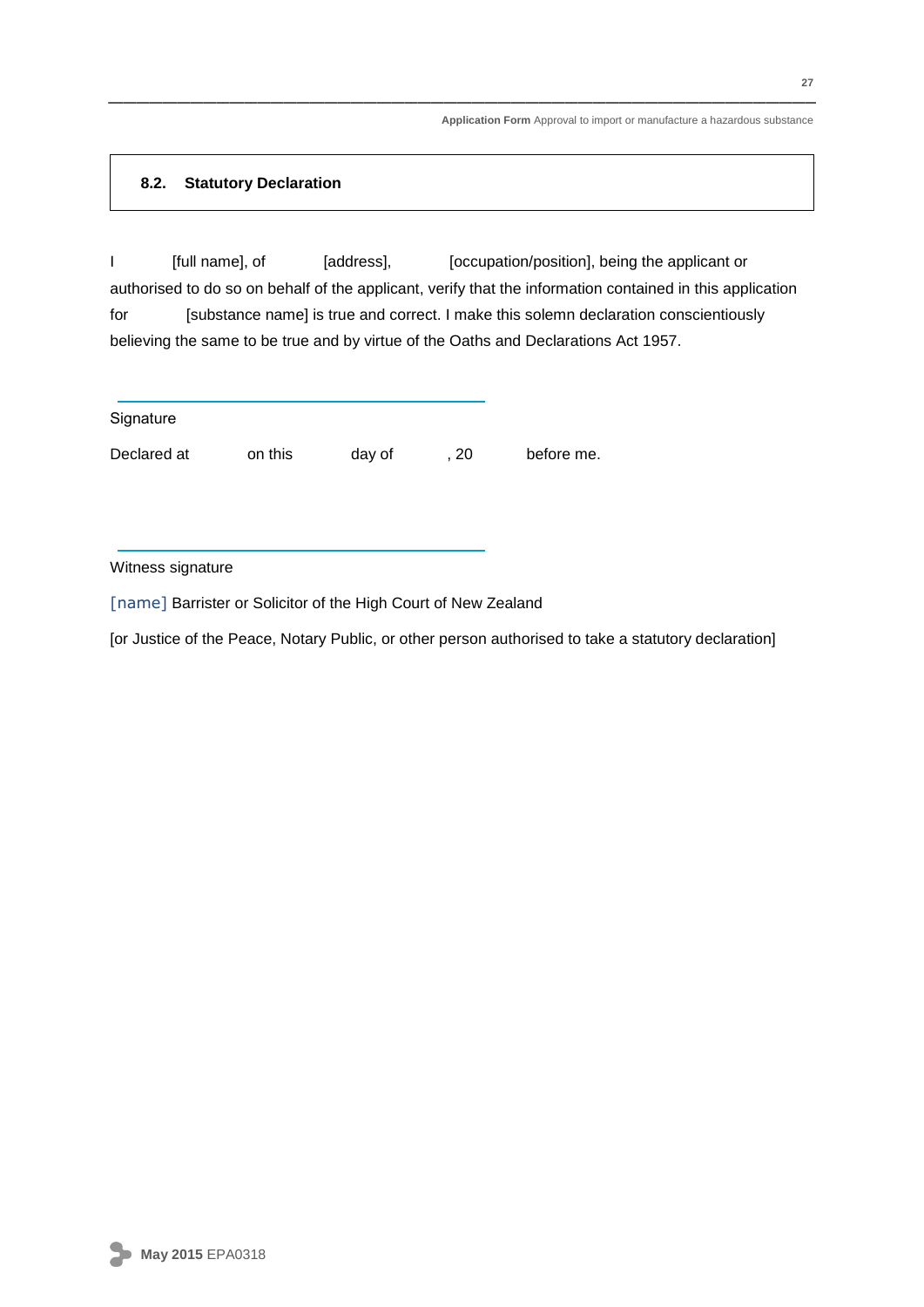## 9. Checklist

This checklist is to be completed by the applicant

| <b>Application</b>                                                                                                                                                                                                                                                                 |                                                                                                                                       | <b>Comments/justifications</b> |
|------------------------------------------------------------------------------------------------------------------------------------------------------------------------------------------------------------------------------------------------------------------------------------|---------------------------------------------------------------------------------------------------------------------------------------|--------------------------------|
| All sections of the application form<br>completed or you have requested an<br>information waiver under section 59 of the<br><b>HSNO Act</b>                                                                                                                                        | $\boxtimes$ Yes<br>$\sqcup$ No<br>(If No, please discuss with an<br>advisor to enable your<br>application to be further<br>processed) |                                |
| Confidential data as part of the confidential<br>form.<br>Please note the EPA strongly encourages<br>applicants to provide as much information<br>as possible in the main body of the<br>application form unless there is a genuine<br>argument that it is commercially sensitive. | $\boxtimes$ Yes<br><b>No</b>                                                                                                          |                                |
| Supplementary optional information attached:                                                                                                                                                                                                                                       |                                                                                                                                       |                                |
| Copies of additional references<br>$\bullet$                                                                                                                                                                                                                                       | $\boxtimes$ Yes<br>$\Box$ No                                                                                                          |                                |
| Letter(s) of access<br>$\bullet$                                                                                                                                                                                                                                                   | $\boxtimes$ No<br>⊿ Yes                                                                                                               | N/A                            |
| Relevant correspondence<br>$\bullet$                                                                                                                                                                                                                                               | $\boxtimes$ Yes<br>$\Box$ No                                                                                                          |                                |
| Draft label<br>$\bullet$                                                                                                                                                                                                                                                           | $\boxtimes$ No<br>$\sqcup$ Yes                                                                                                        | $N/A$ – DG labels only         |
| Draft Safety Data Sheet (SDS)<br>$\bullet$                                                                                                                                                                                                                                         | $\boxtimes$ Yes<br>$\Box$ No                                                                                                          |                                |
| <b>Administration</b>                                                                                                                                                                                                                                                              |                                                                                                                                       |                                |
| Are you an approved EPA customer?                                                                                                                                                                                                                                                  | Yes $\boxtimes$ No<br>If yes are you an:<br>Applicant: $\square$<br>Agent: I                                                          |                                |
| If you are not an approved customer,<br>payment of fee will be by:                                                                                                                                                                                                                 |                                                                                                                                       | Please send invoice            |
| Direct credit made to the EPA bank<br>account (preferred method of payment)<br>Date of direct credit:                                                                                                                                                                              | ] Yes □ No<br>$\boxtimes$ Payment to follow                                                                                           |                                |
| Cheque for application fee enclosed                                                                                                                                                                                                                                                | ] Yes □ No<br>Payment to follow                                                                                                       |                                |
| Electronic signed copy of application e-<br>mailed to the EPA                                                                                                                                                                                                                      | $\boxtimes$ Yes                                                                                                                       |                                |